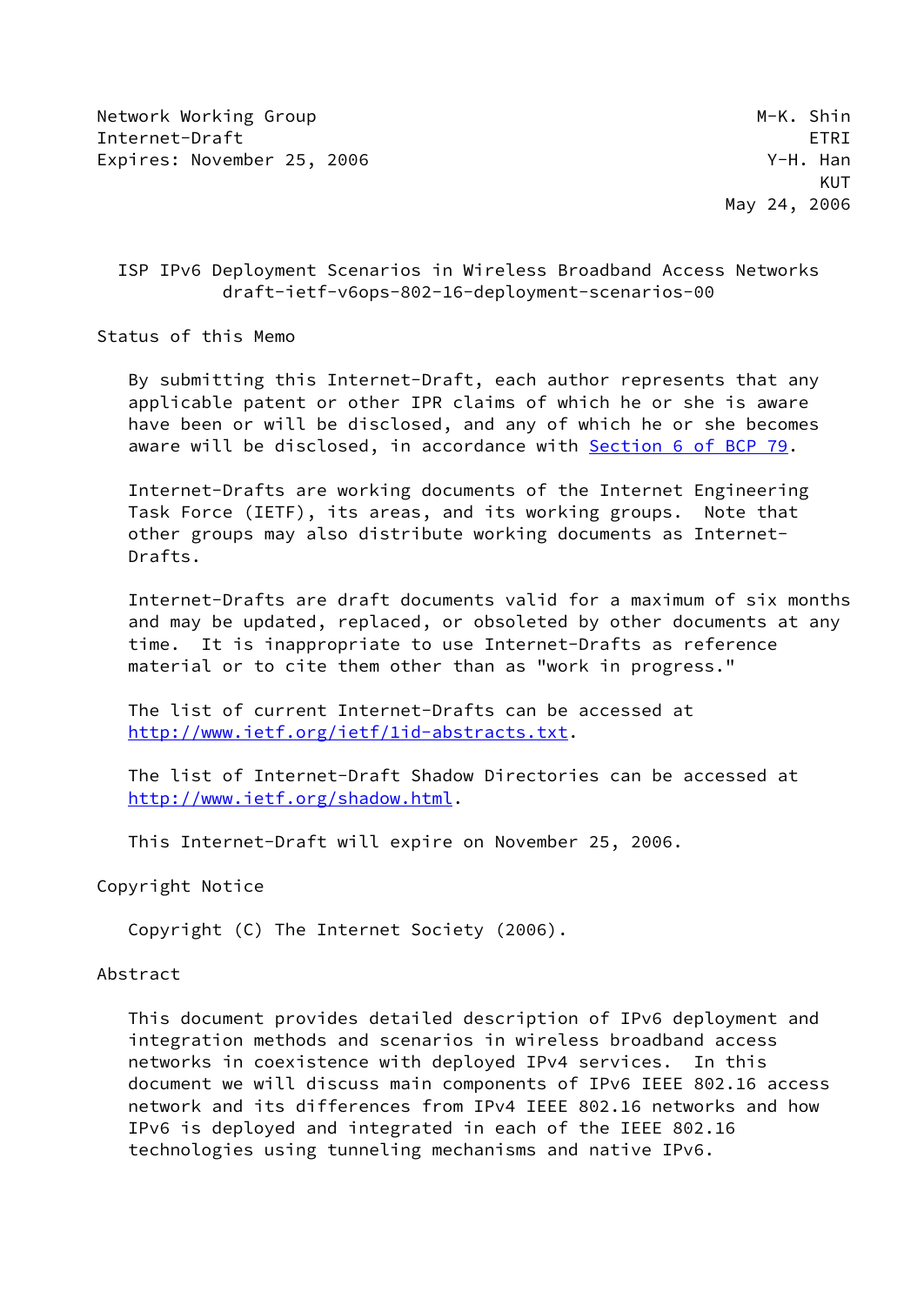| Internet-Draft |  | IPv6 over IEEE 802.16 Scenarios | May 2006 |
|----------------|--|---------------------------------|----------|
|                |  |                                 |          |

# Table of Contents

| $\mathbf 1$ . |                                                                                          |  |  |  |  |  |  |  |  |  |  |                |
|---------------|------------------------------------------------------------------------------------------|--|--|--|--|--|--|--|--|--|--|----------------|
| 2.            | Wireless Broadband Access Network Technologies - IEEE                                    |  |  |  |  |  |  |  |  |  |  |                |
|               |                                                                                          |  |  |  |  |  |  |  |  |  |  |                |
| 2.1.          | Elements of IEEE 802.16 Networks                                                         |  |  |  |  |  |  |  |  |  |  | $\overline{4}$ |
|               | 2.2. Deploying IPv6 in IEEE 802.16 Networks 5                                            |  |  |  |  |  |  |  |  |  |  |                |
|               |                                                                                          |  |  |  |  |  |  |  |  |  |  |                |
|               |                                                                                          |  |  |  |  |  |  |  |  |  |  |                |
|               |                                                                                          |  |  |  |  |  |  |  |  |  |  |                |
|               |                                                                                          |  |  |  |  |  |  |  |  |  |  |                |
| 2.3.          |                                                                                          |  |  |  |  |  |  |  |  |  |  |                |
|               |                                                                                          |  |  |  |  |  |  |  |  |  |  |                |
|               |                                                                                          |  |  |  |  |  |  |  |  |  |  |                |
|               | <u>2.6</u> . IPv6 Security <u>15</u>                                                     |  |  |  |  |  |  |  |  |  |  |                |
|               | 2.7. IPv6 Network Management 15                                                          |  |  |  |  |  |  |  |  |  |  |                |
| 3.            |                                                                                          |  |  |  |  |  |  |  |  |  |  |                |
| 4.            | Security Considerations $\ldots \ldots \ldots \ldots \ldots \ldots \ldots \frac{17}{11}$ |  |  |  |  |  |  |  |  |  |  |                |
| 5.            |                                                                                          |  |  |  |  |  |  |  |  |  |  |                |
| 6.            |                                                                                          |  |  |  |  |  |  |  |  |  |  |                |
| 6.1.          |                                                                                          |  |  |  |  |  |  |  |  |  |  |                |
| 6.2.          | Informative References 19                                                                |  |  |  |  |  |  |  |  |  |  |                |
|               |                                                                                          |  |  |  |  |  |  |  |  |  |  |                |
|               | Intellectual Property and Copyright Statements 22                                        |  |  |  |  |  |  |  |  |  |  |                |
|               |                                                                                          |  |  |  |  |  |  |  |  |  |  |                |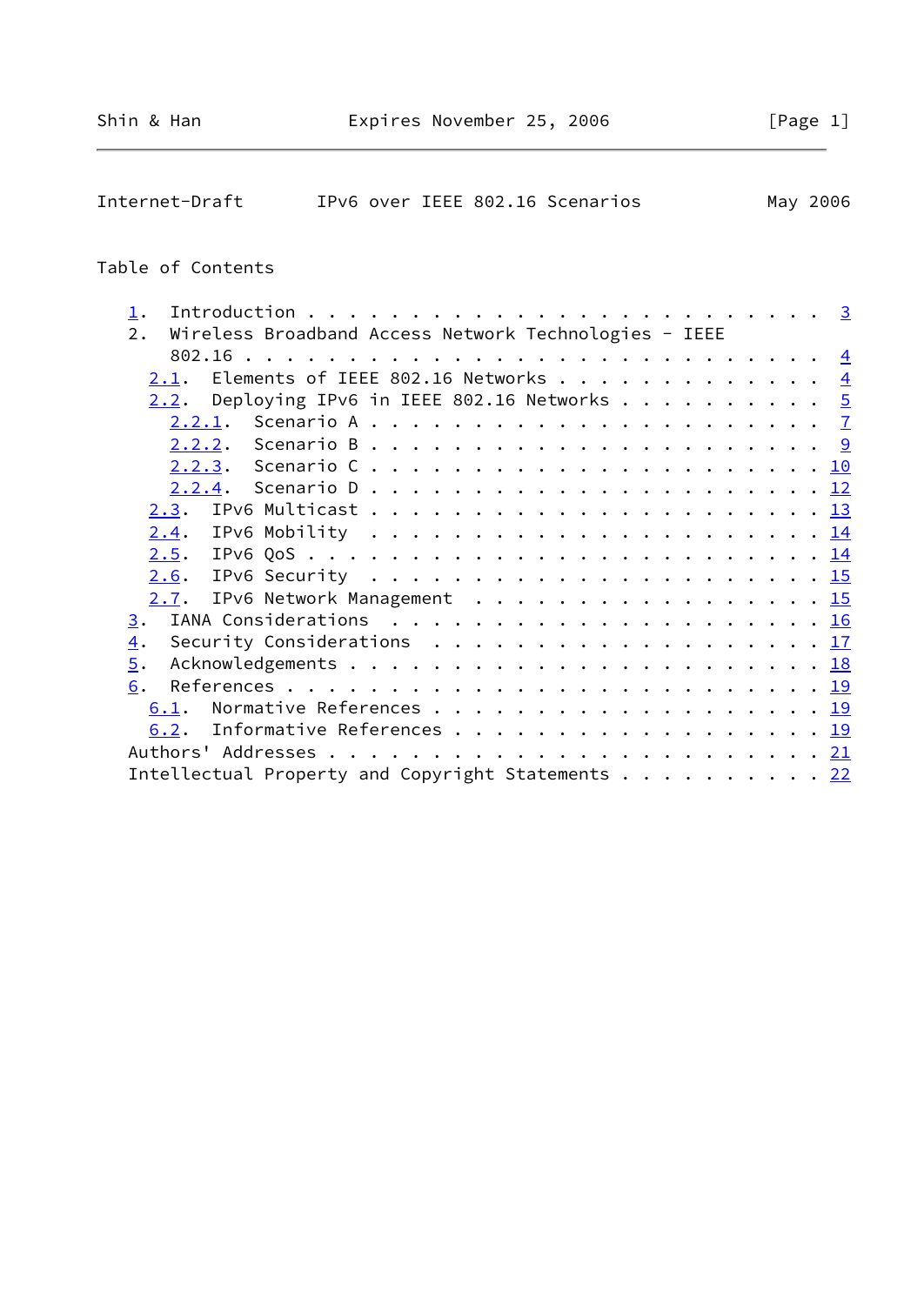Shin & Han **Expires November 25, 2006** [Page 2]

<span id="page-2-1"></span>Internet-Draft IPv6 over IEEE 802.16 Scenarios May 2006

#### <span id="page-2-0"></span>[1](#page-2-0). Introduction

 Recently, broadband wireless access network is emerging for wireless communication for user requirements such as high quality data/voice service, fast mobility, wide coverage, etc. The IEEE 802.16 Working Group develops standards and recommended practices to support the development and deployment of broadband wireless metropolitan area networks.

Whereas the existing IEEE 802.16 standard [[IEEE802.16\]](#page-21-0) addresses fixed wireless applications only, the IEEE 802.16(e) standard [\[IEEE802.16e](#page-22-1)] aims to serve the needs of fixed, nomadic, and fully mobile networks. It adds mobility support to the original standard so that mobile subscriber stations can move while receiving services. IEEE 802.16e is one of the most promising access technologies which would be applied to the IP-based broadband mobile communication.

 WiMAX Forum is an industrial corporation formed to promote and certify compatibility and interoperability of broadband wireless products mainly based on IEEE 802.16. The Network Working Group (NWG) of WiMAX Forum is defining the IEEE 802.16 network architecture (e.g., IPv4, IPv6, Mobility, interworking with different networks, AAA, etc). Similarly, WiBro (Wireless Broadband), Korea effort which focuses on the 2.3 GHz spectrum band, is also based on the IEEE 802.16 and IEEE 802.16e specifications.

 As the deployment of wireless broadband access network progresses, users will be connected to IPv6 networks. While the IEEE 802.16 defines the encapsulation of an IPv4/IPv6 datagram in an IEEE 802.16 MAC payload, a complete description of IPv4/IPv6 operation and deployment is not present. In this document, we will discuss main components of IPv6 IEEE 802.16 access network and its differences from IPv4 IEEE 802.16 networks and how IPv6 is deployed and integrated in each of the IEEE 802.16 technologies using tunneling mechanisms and native IPv6.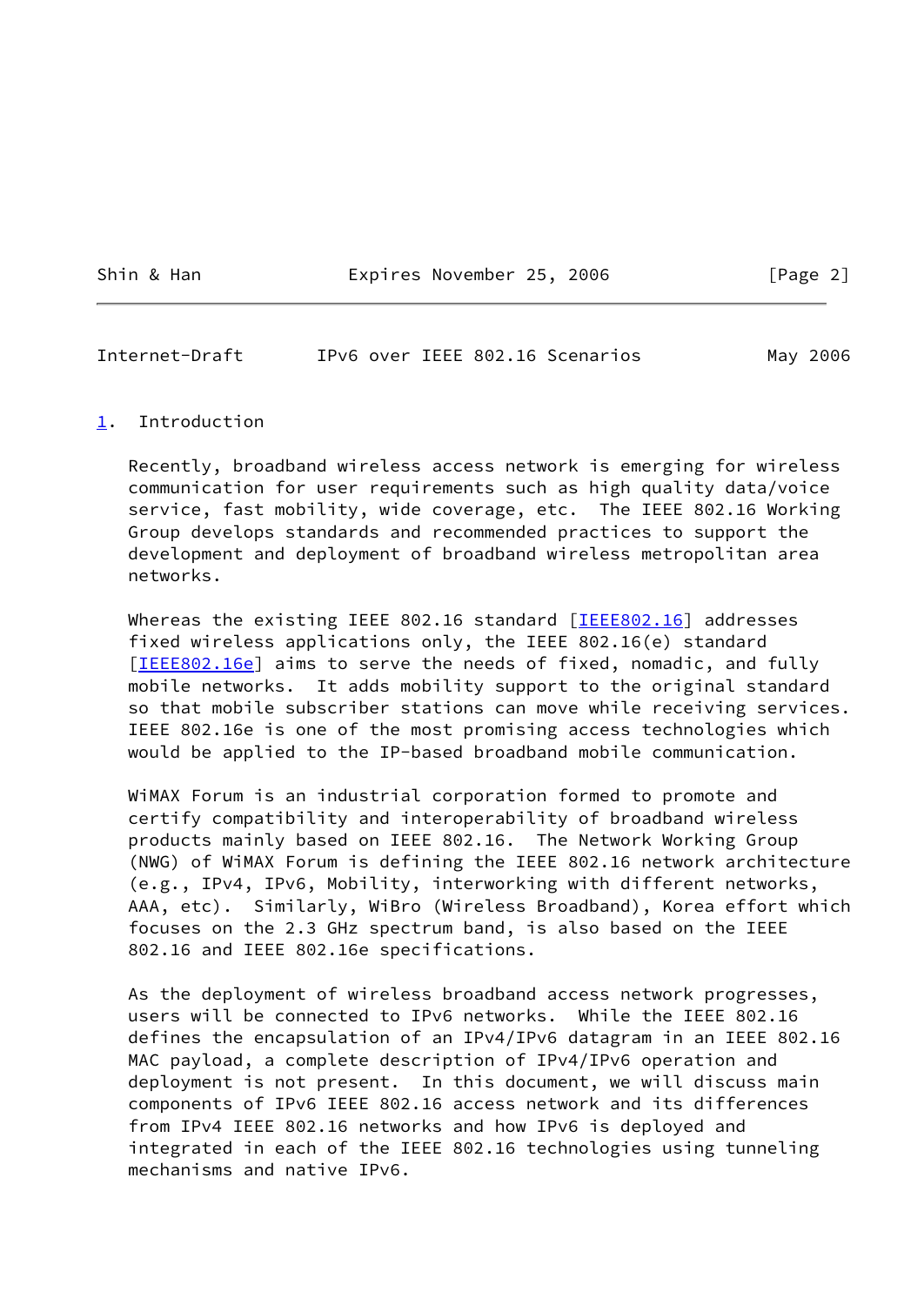This document extends works of [I-D.ietf-v6ops-bb-deployment scenarios] and follows the structure and common terminology of the document.

Shin & Han **Expires November 25, 2006** [Page 3]

<span id="page-3-0"></span>Internet-Draft IPv6 over IEEE 802.16 Scenarios May 2006

<span id="page-3-2"></span>[2](#page-3-2). Wireless Broadband Access Network Technologies - IEEE 802.16

 This section describes the infrastructure that exists today in IEEE 802.16 networks providing wireless broadband services to the customer. It also describes IPv6 deployment options in these IEEE 802.16 networks.

<span id="page-3-1"></span>[2.1](#page-3-1). Elements of IEEE 802.16 Networks

 The IEEE 802.11 access network (WLAN) has driven the revolution of wireless communication but the more people use it the more its limitations like short range or lack of mobility support were revealed. Compared with such IEEE 802.11 network, IEEE 802.16 supports enhanced features like wider range and mobility. So it is expected that IEEE 802.16 network could be the next step of IEEE 802.11 network.

 The mechanism of transporting IP traffic over IEEE 802.16 networks is outlined in [\[IEEE802.16\]](#page-21-0), but the details of IPv6 operations over IEEE 802.16 are being discussed now.

Here are some of the key elements of IEEE 802.16 networks

 MS: Mobile Station. A station in the mobile service intended to be used while in motion or during halts at unspecified points. A mobile station (MS) is always a subscriber station (SS).

 BS: Base Station. A generalized equipment set providing connectivity, management and control of MS connections. There is a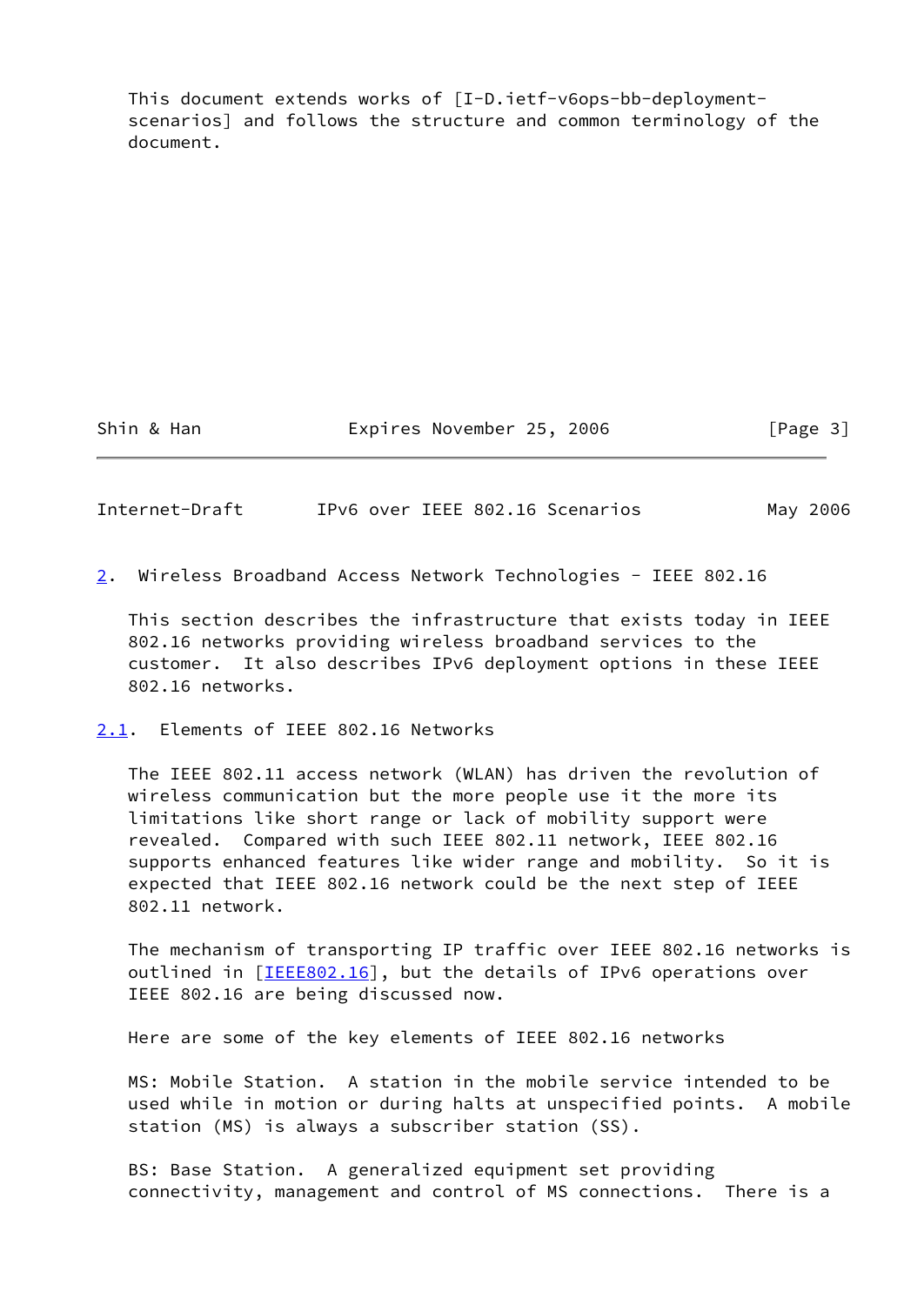unidirectional mapping between BS and MS medium access control (MAC) peers for the purpose of transporting a service flow's traffic. Connections are identified by a connection identifier (CID) and all traffic is carried on a connection. Sometimes there can be alternative IEEE 802.16 network deployment where a BS is integrated with an access router, composing one box in view of implementation.

Figure 1 illustrates the key elements of IEEE 802.16 networks.

<span id="page-4-1"></span>

| Shin & Han                     | Expires November 25, 2006                           | [Page 4]                              |
|--------------------------------|-----------------------------------------------------|---------------------------------------|
| Internet-Draft                 | IPv6 over IEEE 802.16 Scenarios                     | May 2006                              |
| Premise                        | Customer   Access Provider                          | Service Provider<br>(Backend Network) |
| $+ - - - - +$<br>$+ - - - - +$ | MSs  --(802.16)--  BS  -----+Access+---+ Edge   ISP | $+ - - + - - - +$ +--------+          |
| -----+        +-----+          | Mss  --(802.16)--  BS  --------+ +-- AAA            | Server                                |

Figure 1: Key Elements of IEEE 802.16(e) Networks

<span id="page-4-0"></span>[2.2](#page-4-0). Deploying IPv6 in IEEE 802.16 Networks

 IEEE 802.16 supports two modes such as 2-way PMP (Point-to- Multipoint) and Mesh topology wireless networks. In this document, we focus on 2-way PMP topology wireless networks.

 There are two different deployment options in current IEEE 802.16 networks: Cellular-like and Hot-zone deployment scenarios. IPv6 can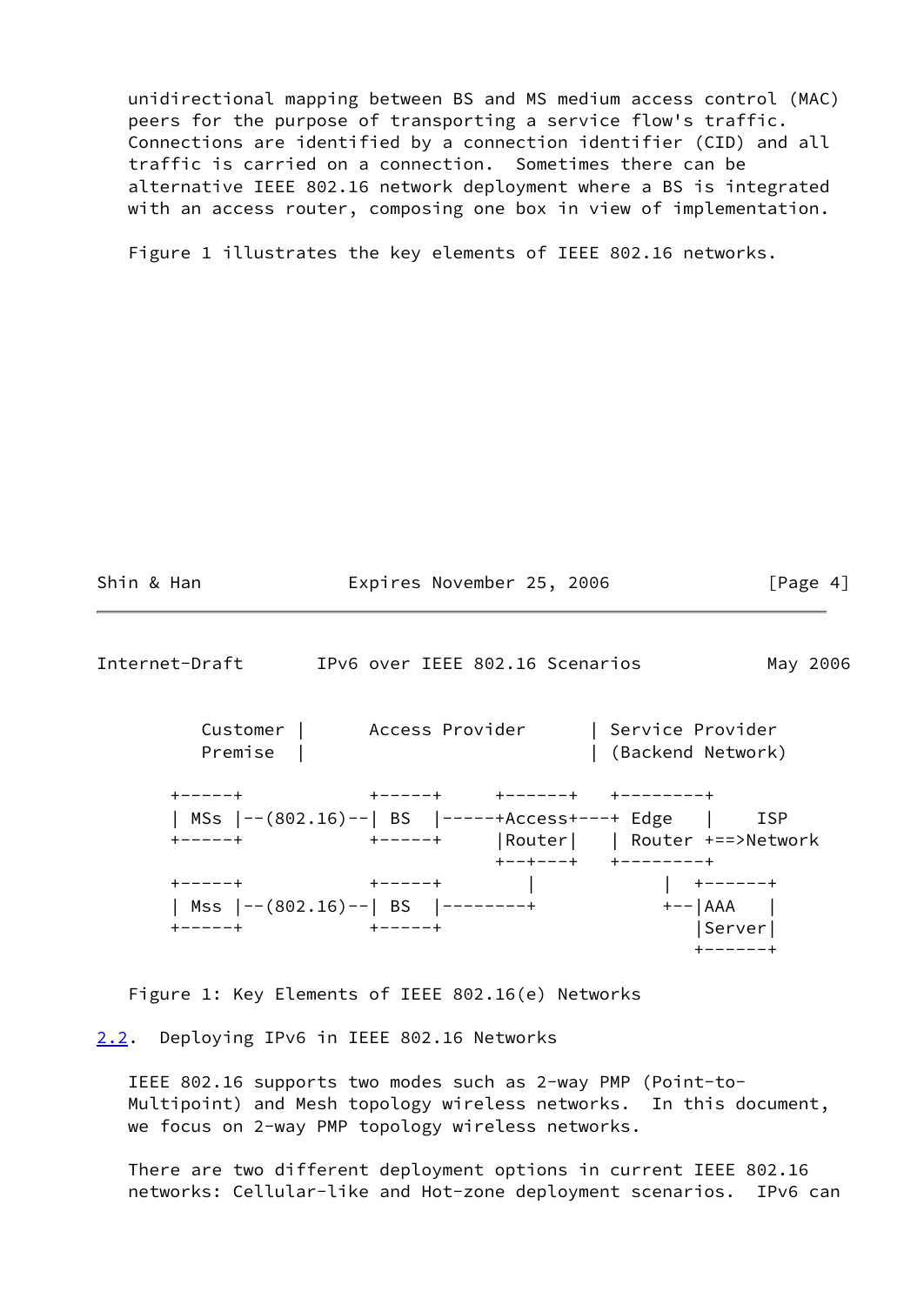be deployed in both of these deployment models.

A. Cellular-like Deployment Model

 IEEE 802.16 BS can offer both fixed communications and mobile functions unlike IEEE 802.11. In particular, IEEE 802.16e working group standardized such mobility features and the specification of IEEE 802.16e provides some competition to the existing cellular systems. This use case will be implemented only with the licensed spectrum. IEEE 802.16 BS might be deployed with a proprietary backend managed by an operator. All original IPv6 functionalities will not survive and some of them might be compromised to efficiently serve IPv6 to this 'Cellular-like' use case.

 Under the use case, however, IEEE 802.16 standards are still IP centric, providing packet-switched approach, while cellular standards like GSM have a more circuit-switched approach.

B. Hot Zone Deployment Model

 The success of a Hotspot service with IEEE 802.11 has been prominent. The new IEEE 802.16 standards basically support such Hotspot services with large coverage area and high data rate. An area served by one base station is usually termed 'Hot Zone' because it is considerably larger than an IEEE 802.11 access point service area called Hotspot.

| Shin & Han | Expires November 25, 2006 |  | [Page 5] |  |
|------------|---------------------------|--|----------|--|
|            |                           |  |          |  |

Internet-Draft IPv6 over IEEE 802.16 Scenarios May 2006

 Many wireless Internet service providers (Wireless ISPs) have planned to use IEEE 802.16 for the purpose of high quality service. A company can use IEEE 802.16 to build up mobile office. Wireless Internet spreading through a campus or a cafe can be also implemented with it. The distinct point of this use case is that it can use unlicensed (2.4 & 5 GHz) band as well as licensed (2.6 & 3.5GHz) band. By using the unlicensed band, a IEEE 802.16 BS might be used just as a wireless hub which a user purchases to build a private wireless network in his/her home or laboratory.

 Under 'Hot Zone' use case, a IEEE 802.16 BS will be deployed using an Ethernet (IP) backbone rather than a proprietary backend like cellular systems. Thus, many IPv6 functionalities will be preserved when adopting IPv6 to IEEE 802.16 networks, which brings out many research issues [I-D.jee-16ng-problem-statement] [I-D.madanapalli-nd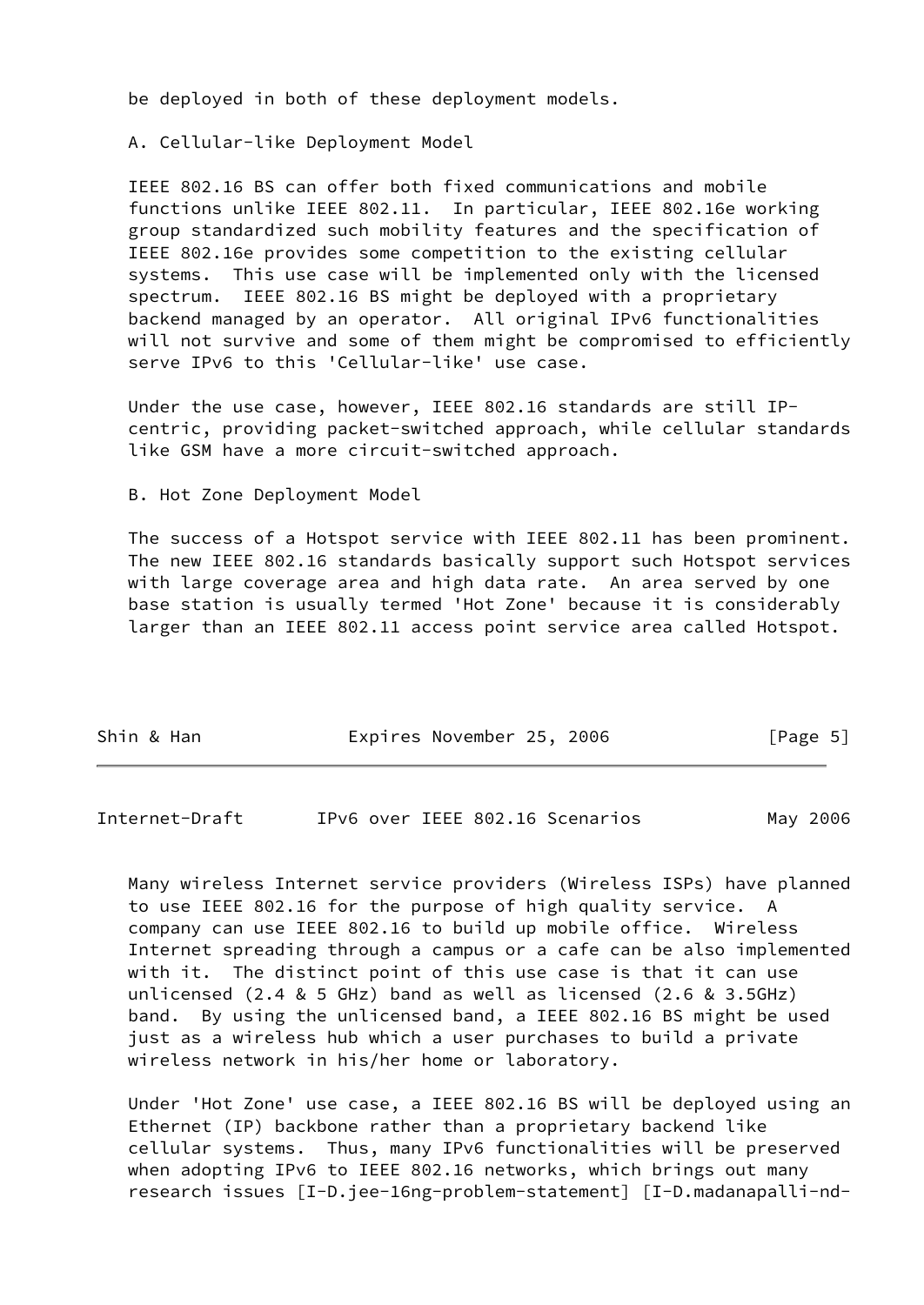over-802.16-problems].

 Some of the factors that hinder deployment of native IPv6 core protocols include:

#### 1. Lacking of Facility for IPv6 Native Multicasting

 IEEE 802.16 is a PMP connection oriented technology without bi directional native multicast support. IPv6 neighbor discovery [\[RFC2461](https://datatracker.ietf.org/doc/pdf/rfc2461)] supports various functions for the interaction between nodes attached on the same subnet, such as on-link determination and address resolution. It is designed with no dependence on a specific link layer technology, but requires that the link layer technology support native multicast. The specification of IEEE 802.16 provides multicast and broadcast services. However, the aim of such services is to transmit IEEE 802.16 MAC management messages, not IP messages. This lacking of facility for IPv6 native multicast results in inappropriateness to apply the standard neighbor discover protocol specially regarding, address resolution, router discovery, stateless auto-configuration and duplicated address detection.

2. Impact of BS on Subnet Model

 IEEE 802.16 is different from existing wireless access technologies such as IEEE 802.11 or 3G, and, while IEEE 802.16 defines the encapsulation of an IP datagram in an IEEE 802.16 MAC payload, a complete description of IPv6 operation is not present. IEEE 802.16 can rather benefit from IETF input and specification to support IPv6 operation. Especially, BS should look at the classifiers and decide where to send the packet, since IEEE 802.16 connection always ends at BS, while IPv6 connection terminates at a default router. This operation and limitation may be dependent on the given subnet model.

| Shin & Han<br>Expires November 25, 2006<br>[Page 6] |  |  |  |  |  |  |  |
|-----------------------------------------------------|--|--|--|--|--|--|--|
|-----------------------------------------------------|--|--|--|--|--|--|--|

<span id="page-6-0"></span>Internet-Draft IPv6 over IEEE 802.16 Scenarios May 2006

 Also, we should consider which type of Convergence Sublayer (CS) can be efficiently used on each subnet models. IEEE 802.16 CS provides the tunneling of IP(v6) packets over IEEE 802.16 air-link. The tunnels are identified by the Connection Identifier (CID). Generally, CS performs the following functions in terms of IP packet transmission: 1) Receipt of protocol data units (PDUs) from the higher layer, 2) Performing classification and CID mapping of the PDUs, 3) Delivering the PDUs to the appropriate MAC SAP, 4) Receipt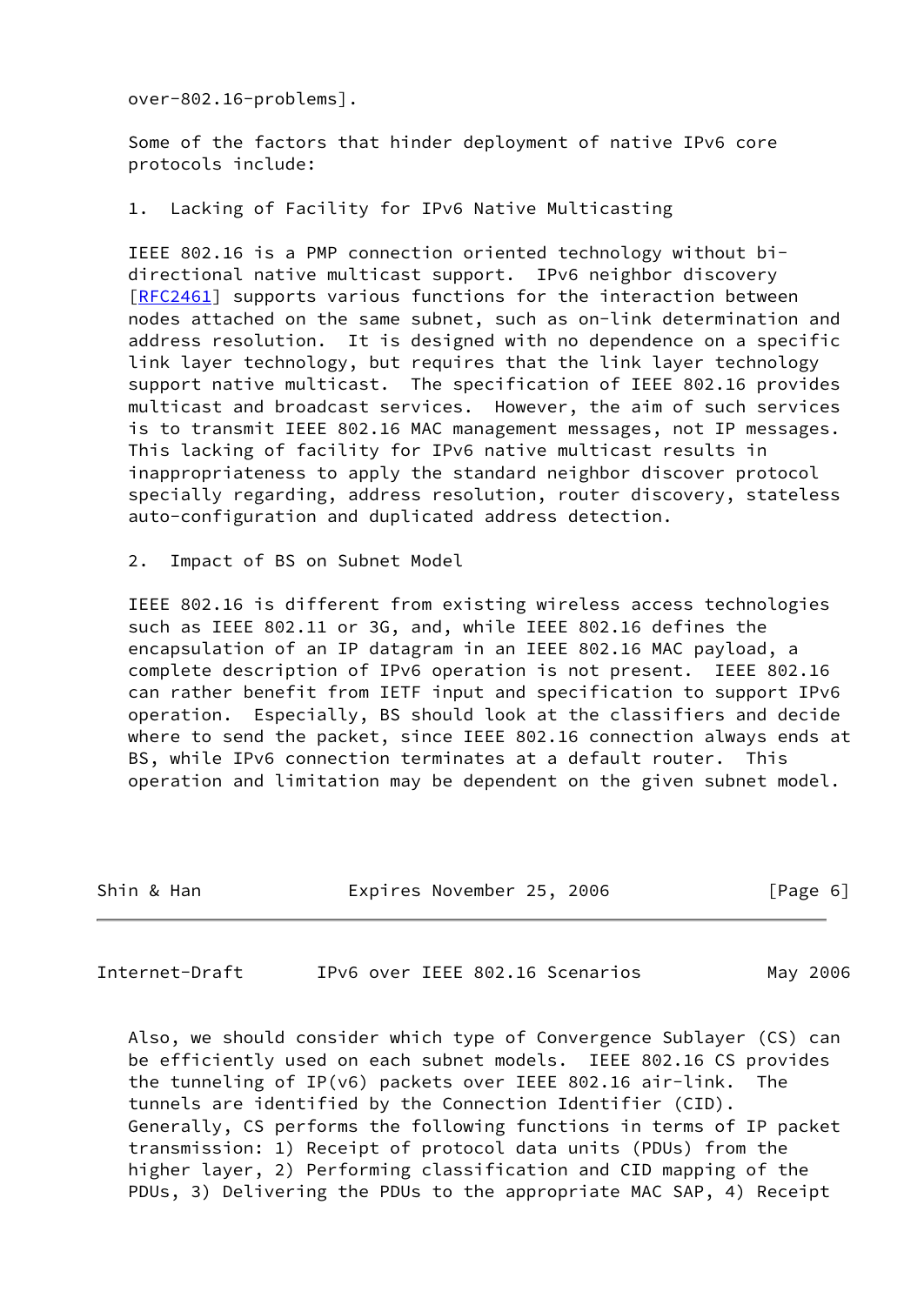of PDUs from the peer MAC SAP. The specification of IEEE 802.16 defines several CSs for carrying IP packets, but does not provide a detailed description of how to carry them. The several CSs are generally classified into two types of CS: IPv6 CS and Ethernet CS.

While deploying IPv6 in the above mentioned approach, there are four possible typical scenarios as discussed below.

<span id="page-7-0"></span>[2.2.1](#page-7-0). Scenario A

 Scenario A represents IEEE 802.16 access network deployment where a BS is separated from a router, and a subnet consists of only single router and multiple BSs and MSs. Current celluar-like deployment models, WiMax and WiBro, fall within this scenario A.



Figure 2: Scenario A

<span id="page-7-1"></span>[2.2.1.1](#page-7-1). IPv6 Related Infrastructure Changes

 IPv6 will be deployed in this scenario by upgrading the following devices to dual-stack: MS, BS (if possible), AR and Edge Router. In this scenario the BS is Layer 3 unaware, so no changes are needed to support IPv6. However, if IPv4 stack is loaded to them for management and configuration purpose, it is expected that BS should be upgraded by implementing IPv6 stack, too.

| Shin & Han | Expires November 25, 2006 | [Page 7] |
|------------|---------------------------|----------|
|            |                           |          |

<span id="page-7-2"></span>

| Internet-Draft |  |  | IPv6 over IEEE 802.16 Scenarios | May 2006 |
|----------------|--|--|---------------------------------|----------|
|                |  |  |                                 |          |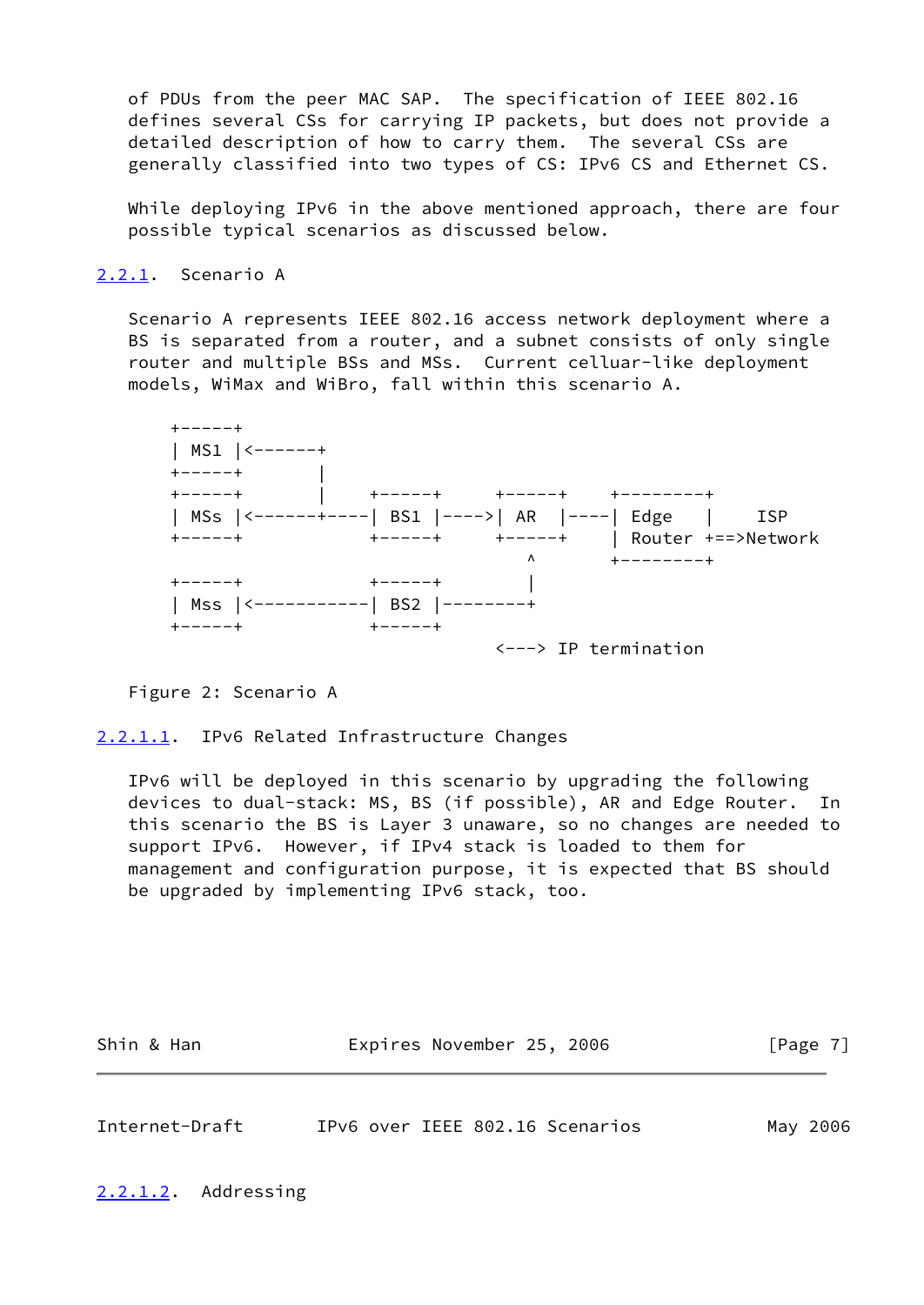IPv6 MS has two possible options to get an IPv6 address. These options will be equally applied to the other three scenarios below.

 1. IPv6 MS can get the IPv6 address from an access router using stateless auto-configuration. In this case, router discovery and DAD operation using multicast should be properly operated over IEEE 802.16 link.

 2. IPv6 MS can use DHCPv6 to get an IPv6 address from the DHCPv6 server. In this case, the DHCPv6 server would be located in the service provider core network and Edge Router would simply act as a DHCP Relay Agent. This option is similar to what we do today in case of DHCPv4.

 In this scenario, a router and multiple BSs form an IPv6 subnet and a single prefix is allocated to all the attached MS. All MSs attached to same AR can be on same IPv6 link.

<span id="page-8-0"></span>[2.2.1.3](#page-8-0). IPv6 Control and Data Transport

 In a subnet, there are always two underlying links: one is the IEEE 802.16 wireless link between MS and BS, and the other is a wired link between BS and AR. Also, there are multiple BSs on the same link.

 If stateless auto-configuration is used to get an IPv6 address, router discovery and DAD operation should be properly operated over IEEE 802.16 link. So, BS may support IPv6 basic protocols such as ND using multicast functions, or provide some schemes to facilitate the stateless auto-configuration. Especially, IEEE 802.16 connection terminates at BS, not a router. So, BS should look at the classifiers and decide where to send the packet. In addition, one BS can send the packet to other BSs, since multiple BSs are on the same link.

 The operation and transmission methods are being intensively discussed in other documents [\[I-D.shin-16ng-ipv6-transmission](#page-21-1)]. Note that in this scenario Ethernet CS as well as IPv6 CS may be used to transport IPv6 packets.

 Simple or complex network equipments may constitute the underlying wired network between BS and AR. If the IP aware equipments do not support IPv6, the service providers are deploying IPv6-in-IPv4 tunneling mechanisms to transport IPv6 packets between an AR and an Edge router.

The service providers are deploying tunneling mechanisms to transport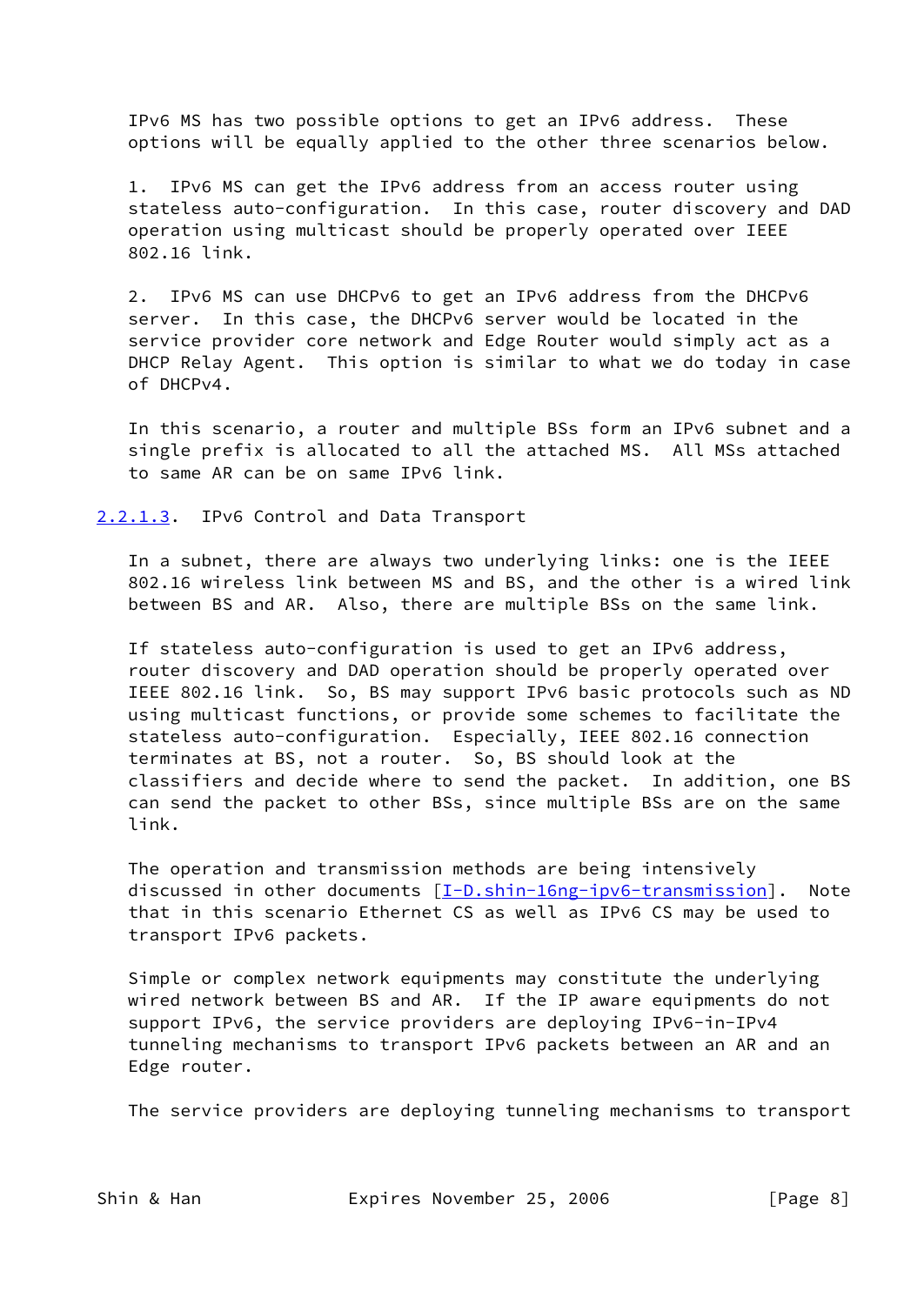<span id="page-9-1"></span> IPv6 over their existing IPv4 networks as well as deploying native IPv6 where possible. Native IPv6 should be preferred over tunneling mechanisms as native IPv6 deployment option might be more scalable and provide required service performance. Tunneling mechanisms should only be used when native IPv6 deployment is not an option. This can be equally applied to other three scenarios below.

#### <span id="page-9-2"></span>[2.2.1.4](#page-9-2). Routing

 In general, the AR is configured with a default route that points to the Edge router. No routing protocols are needed on these devices which generally have limited resources.

 The Edge Router runs the IGP used in the ISP network such as OSPFv3 or IS-IS for IPv6. The connected prefixes have to be redistributed. Prefix summarization should be done at the Edge Router.

## <span id="page-9-0"></span>[2.2.2](#page-9-0). Scenario B

 Scenario B represents IEEE 802.16 network deployment where a BS is separated from a router, there are multiple access routers, and a subnet consists of multiple BS and MSs. If 802.16 access networks are widely deployed like WLAN, this scenario should be also considered. Hot-zone deployment model falls within this scenario B.

| キーーーーキ                      | ISP 1<br>+-----+ +-----+                |
|-----------------------------|-----------------------------------------|
| $MS1$   $\leftarrow$ -----+ |                                         |
| $+ - - - - +$               | +-----+ +-----+                         |
| $+ - - - - +$               | +-----+                                 |
| MS2  <-----+-----  BS1  --  |                                         |
| $+ - - - - +$               | ISP 2                                   |
|                             |                                         |
| $+ - - - - +$               | $+-----+$   $+-----+$ +-----+           |
| Ms3  <-----------  BS2  --+ |                                         |
| $+ - - - - +$               | $+ - - - - +$                           |
|                             | $\leftarrow \rightarrow$ IP termination |

#### Figure 3: Scenario B

#### <span id="page-9-3"></span>[2.2.2.1](#page-9-3). IPv6 Related Infrastructure Changes

 IPv6 will be deployed in this scenario by upgrading the following devices to dual-stack: MS, BS (if possible), AR and Edge Router. In this scenario the BS is Layer 3 unaware, so no changes are needed to support IPv6. However, if IPv4 stack is loaded to them for management and configuration purpose, it is expected that BS should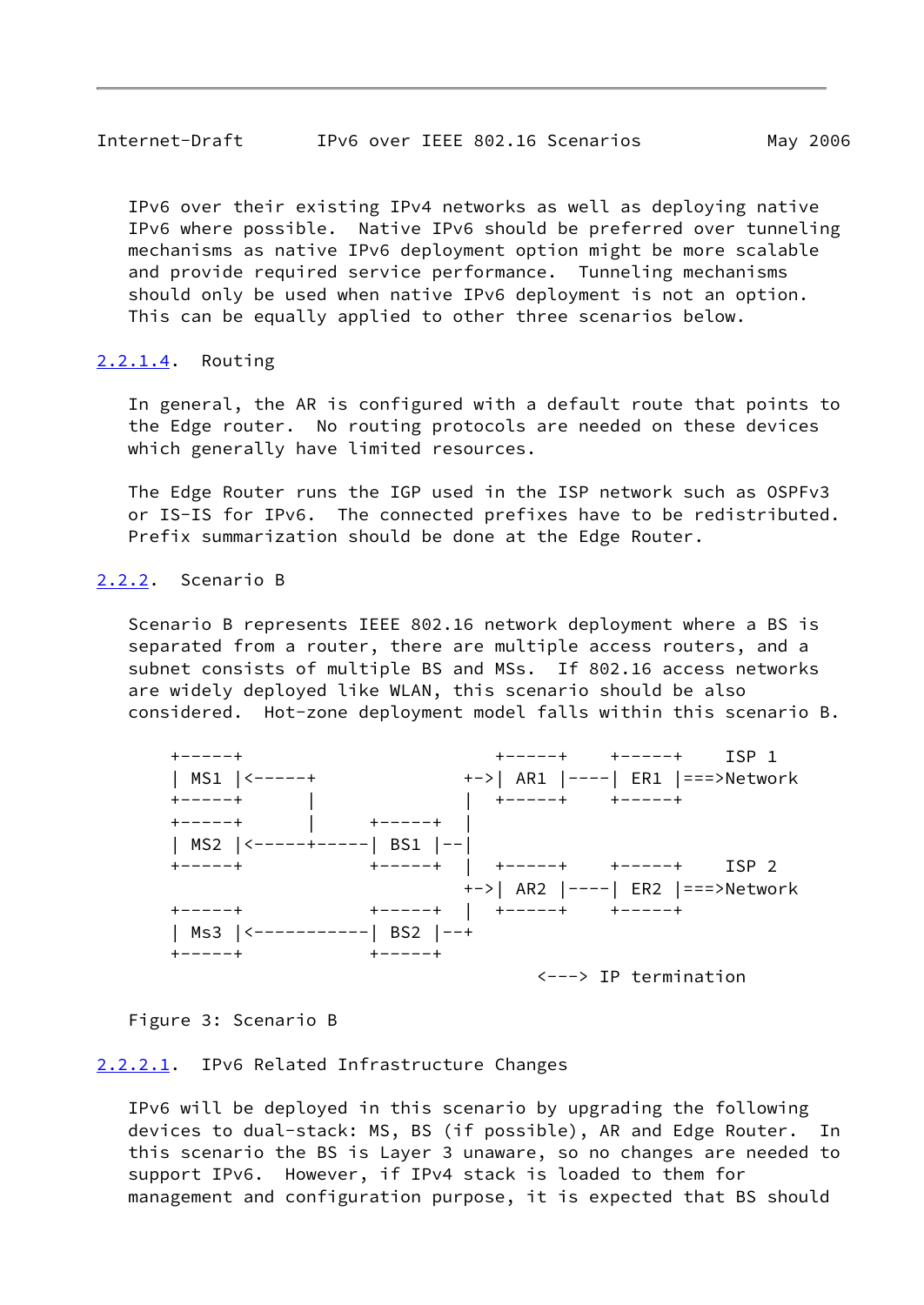be upgraded by implementing IPv6 stack, too.

| Shin & Han | Expires November 25, 2006 |  | [Page 9] |
|------------|---------------------------|--|----------|
|------------|---------------------------|--|----------|

<span id="page-10-0"></span>Internet-Draft IPv6 over IEEE 802.16 Scenarios May 2006

#### <span id="page-10-1"></span>[2.2.2.2](#page-10-1). Addressing

 In this scenario, multiple BSs and MSs form an IPv6 subnet and multiple prefixes are allocated to all the attached MS. All MSs attached to different BSs under the same AR, can be on same IPv6 link.

<span id="page-10-2"></span>[2.2.2.3](#page-10-2). IPv6 Control and Data Transport

 In a subnet, like scenario A, there are always two underlying links: one is the IEEE 802.16 wireless link between MS and BS, and the other is a wired link between BS and AR. Also, there are multiple BSs on the same link.

 If stateless auto-configuration is used to get an IPv6 address, considerations on router discovery and DAD operation are the same as scenario A.

 The operation and transmission methods are being intensively discussed in other documents [\[I-D.shin-16ng-ipv6-transmission](#page-21-1)]. Note that in this scenario Ethernet CS may be more suitable to transport IPv6 packets, rather than IPv6 CS, since this scenario requires broadcast-like functions (e.g., multi-homing).

 Simple or complex network equipments may constitute the underlying wired network between BS and AR. If the IP aware equipments do not support IPv6, the service providers are deploying IPv6-in-IPv4 tunneling mechanisms to transport IPv6 packets between an AR and an Edge router.

## <span id="page-10-3"></span>[2.2.2.4](#page-10-3). Routing

 In this scenario, IPv6 multi-homing considerations exist. For example, if there exist two routers to support MSs, default router must be selected.

 The Edge Router runs the IGP used in the SP network such as OSPFv3 or IS-IS for IPv6. The connected prefixes have to be redistributed. Prefix summarization should be done at the Edge Router.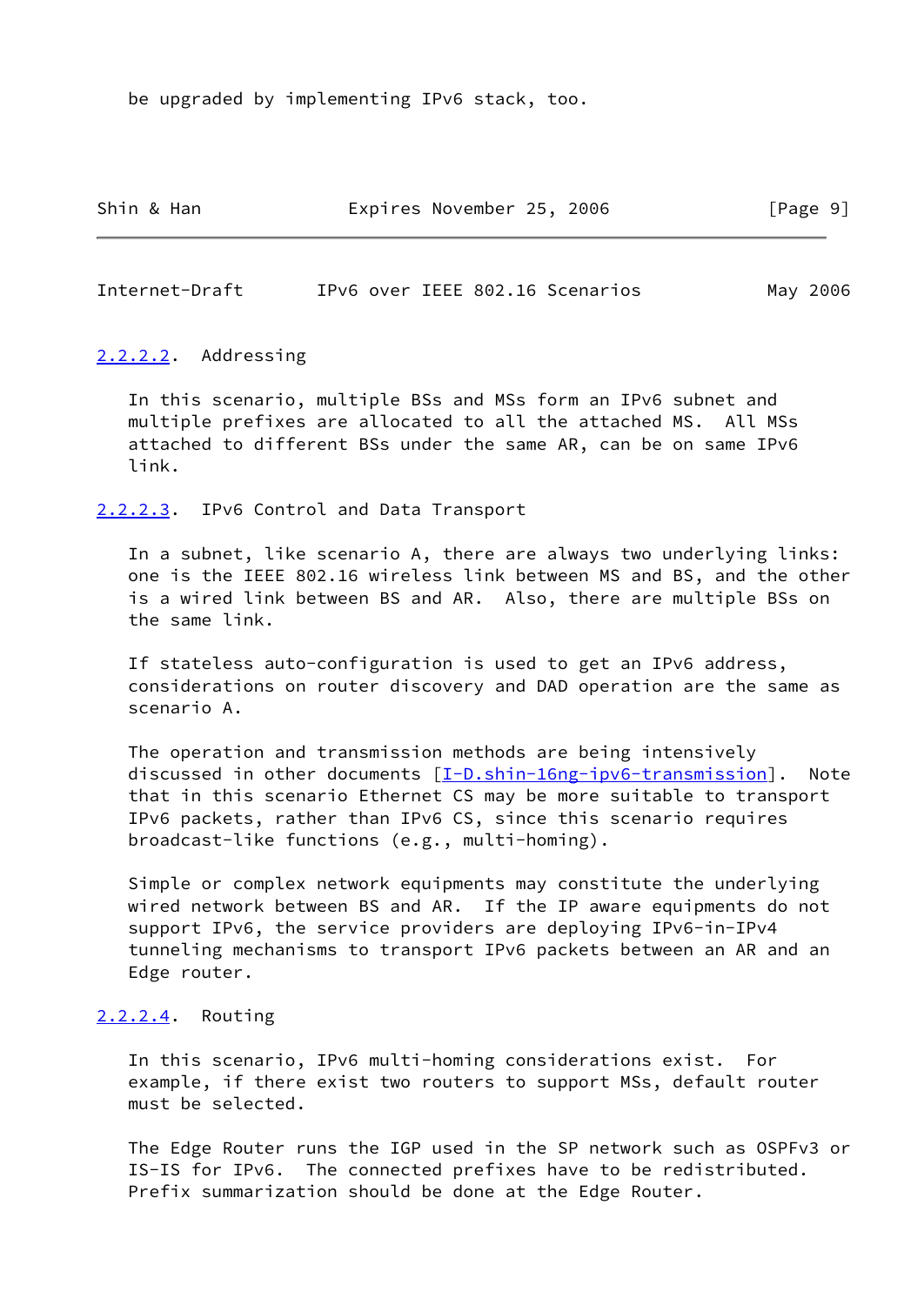#### <span id="page-11-0"></span>[2.2.3](#page-11-0). Scenario C

 Scenario C represents IEEE 802.16 access network deployment where a BS is integrated with a router, composing one box in view of implementation, and a subnet consists of only single BS/router and multiple MSs.

| Shin & Han | Expires November 25, 2006 |  | [Page 10] |
|------------|---------------------------|--|-----------|
|------------|---------------------------|--|-----------|

Internet-Draft IPv6 over IEEE 802.16 Scenarios May 2006



Figure 4: Scenario C

#### <span id="page-11-1"></span>[2.2.3.1](#page-11-1). IPv6 Related Infrastructure Changes

 IPv6 will be deployed in this scenario by upgrading the following devices to dual-stack: MS, BS/AR and Edge Router.

## <span id="page-11-2"></span>[2.2.3.2](#page-11-2). Addressing

 In this scenario, a single prefix is allocated to all the attached MS. All MSs attached to same BS can be on same IPv6 link.

#### <span id="page-11-3"></span>[2.2.3.3](#page-11-3). IPv6 Control and Data Transport

 If stateless auto-configuration is used to get an IPv6 address, router discovery and DAD operations should be properly operated over IEEE 802.16 link. So, BS/AR should support IPv6 basic protocols such as ND using multicast functions, or provide some schemes to facilitate the stateless auto-configuration.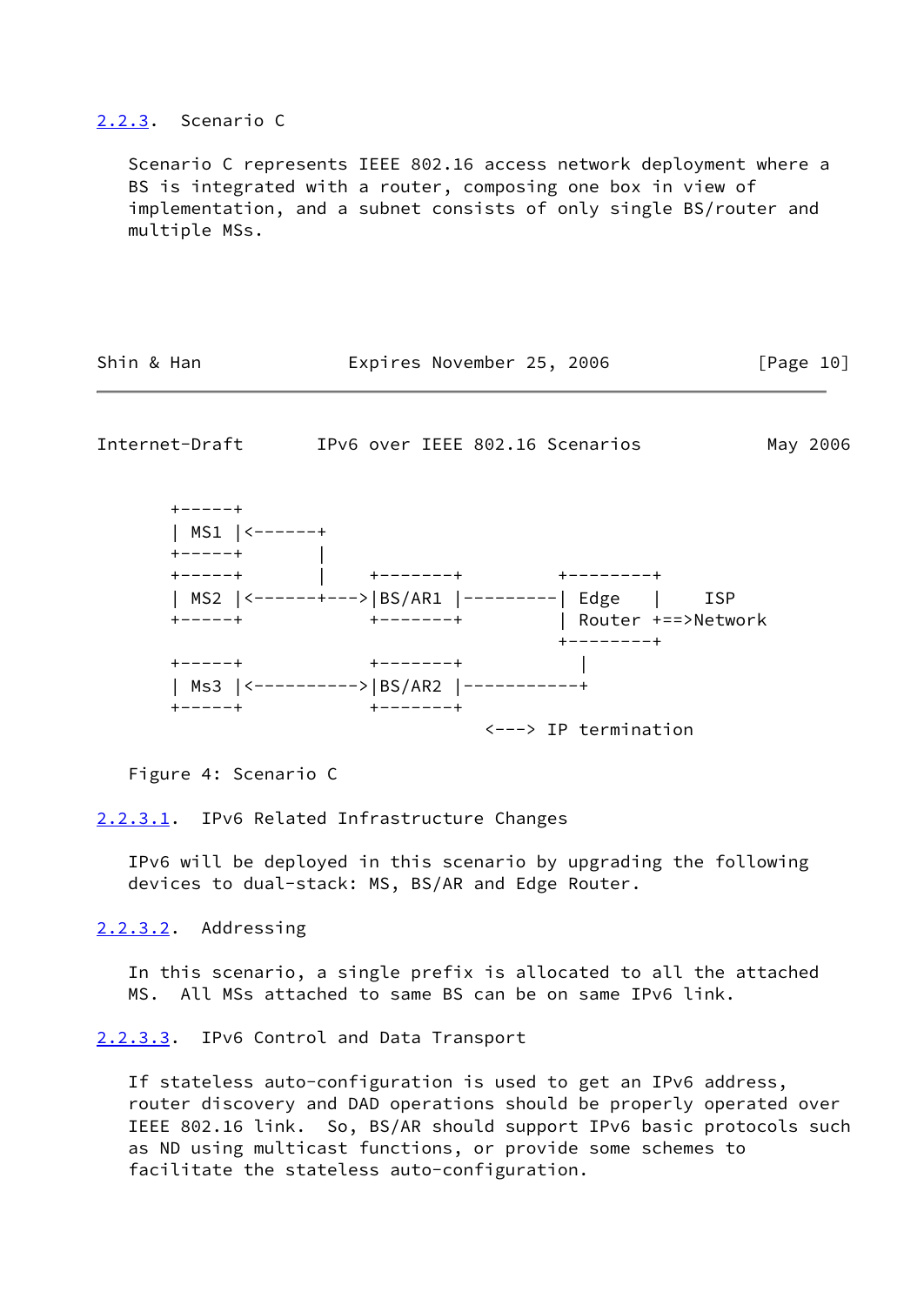The operation and transmission methods are being intensively discussed in other documents [\[I-D.shin-16ng-ipv6-transmission](#page-21-1)]. Note that in this scenario Ethernet CS as well as IPv6 CS may be used to transport IPv6 packets.

<span id="page-12-2"></span>[2.2.3.4](#page-12-2). Routing

 In general, BS/Router is configured with a default route that points to the Edge router. No routing protocols are needed on these devices which generally have limited resources.

 The Edge Router runs the IGP used in the SP network such as OSPFv3 or IS-IS for IPv6. The connected prefixes have to be redistributed. Prefix summarization should be done at the Edge Router.

| Shin & Han | Expires November 25, 2006 | [Page 11] |
|------------|---------------------------|-----------|
|            |                           |           |

<span id="page-12-1"></span>

| Internet-Draft |  | IPv6 over IEEE 802.16 Scenarios |  |  | May 2006 |
|----------------|--|---------------------------------|--|--|----------|
|----------------|--|---------------------------------|--|--|----------|

## <span id="page-12-0"></span>[2.2.4](#page-12-0). Scenario D

 Scenario D represents IEEE 802.16 access network deployment where a BS is integrated with a router, composing one box in view of implementation. In this scenario, a subnet consists of only single BS/router and single MS. This scenario mimics the current 3GPP-like IPv6 deployment model.



Figure 5: Scenario D

<span id="page-12-3"></span>[2.2.4.1](#page-12-3). IPv6 Related Infrastructure Changes

IPv6 will be deployed in this scenario by upgrading the following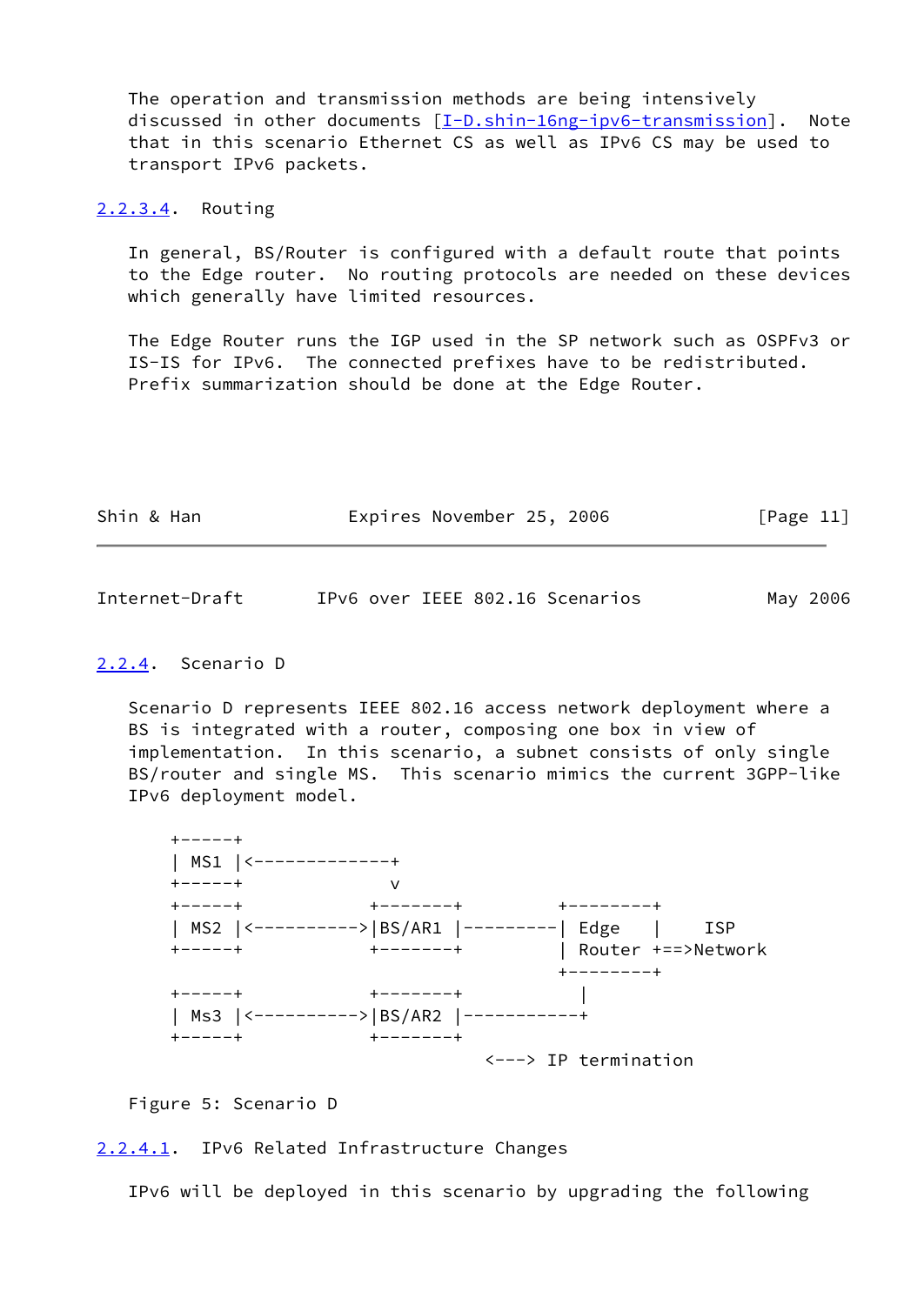devices to dual-stack: MS, BS/AR and Edge Router.

<span id="page-13-2"></span>[2.2.4.2](#page-13-2). Addressing

 In this case, if stateless auto-configuration is used, 3GPP-like IPv6 addressing scheme  $[RFC 3314]$  $[RFC 3314]$  can be used. That is, a unique prefix can be allocated to each MS.  $[RFC 3314]$  $[RFC 3314]$  recommends that a given prefix should be assigned to only one primary PDP context so that 3GPP terminals are allowed to generate multiple IPv6 address using the prefix without the concerns of address confliction (DAD).

<span id="page-13-3"></span>[2.2.4.3](#page-13-3). IPv6 Control and Data Transport

 In this scenario, IEEE 802.16 connection and IPv6 termination point are the same, since a BS is integrated with a router. In addition, each MS can be on different IPv6 link. So, many IPv6 protocols can be operated without much consideration about the underlying network implementation.

 Only IEEE 802.16 link will be taken into consideration for IPv6 adoption. For example, DAD operation is not needed since each MS has only a well-known neighbor, a router. The operation and transmission methods are being intensively discussed in other documents [I-D.shin-

| Shin & Han | Expires November 25, 2006 |  | [Page 12] |  |
|------------|---------------------------|--|-----------|--|
|            |                           |  |           |  |

<span id="page-13-1"></span>Internet-Draft IPv6 over IEEE 802.16 Scenarios May 2006

16ng-ipv6-transmission].

 Note that in this scenario IPv6 CS type may be more suitable to transport IPv6 packets rather than Ethernet CS type since broadcast like functions are not required.

<span id="page-13-4"></span>[2.2.4.4](#page-13-4). Routing

 In general, the access router is configured with a default route that points to the Edge Router. No routing protocols are needed on these devices which generally have limited resources.

 The Edge Router runs the IGP used in the service provider network such as OSPFv3 or IS-IS for IPv6. The connected prefixes have to be redistributed. Prefix summarization should be done at the Edge Router.

<span id="page-13-0"></span>[2.3](#page-13-0). IPv6 Multicast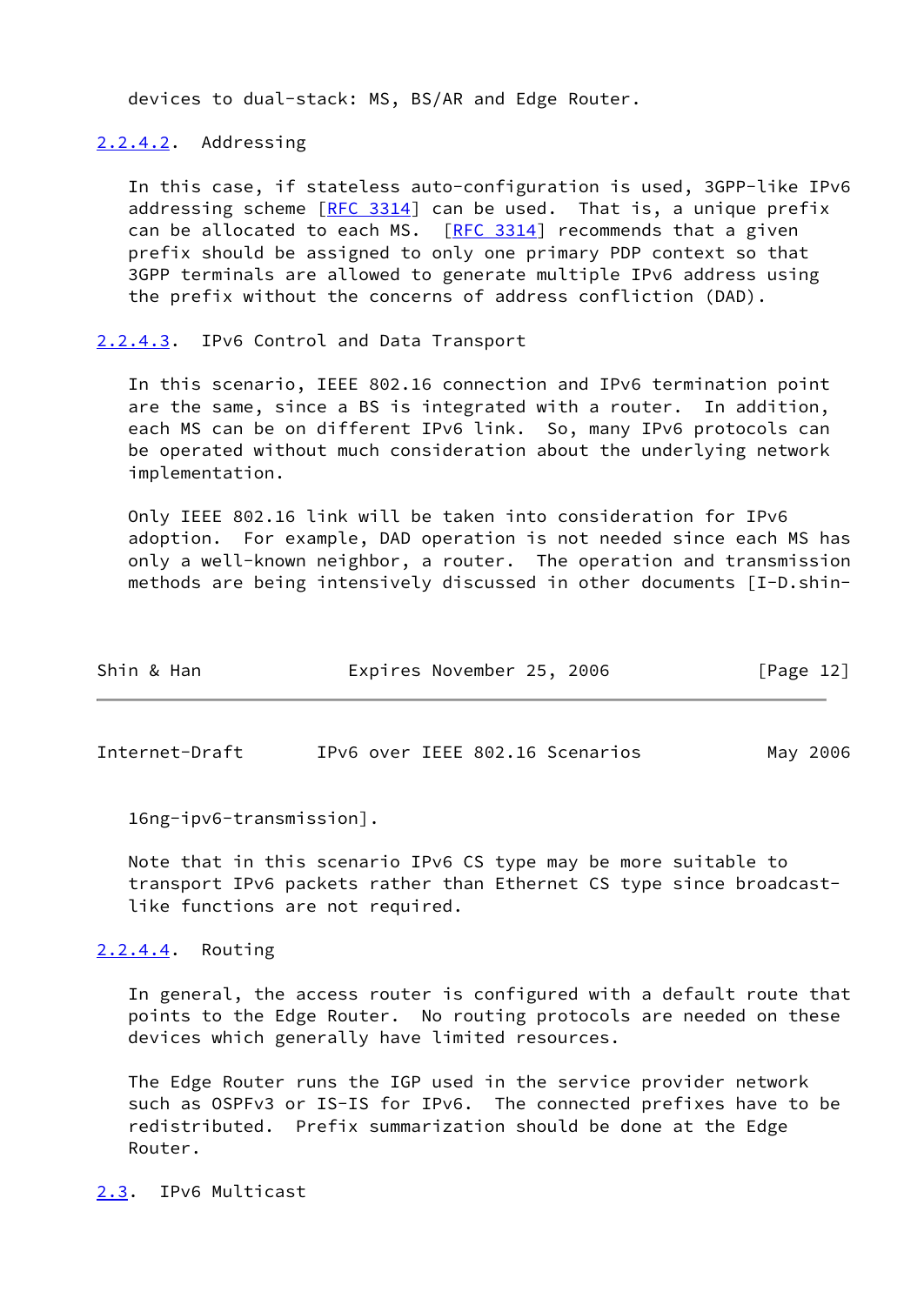In order to support multicast services in IEEE 802.16, Multicast Listener Discovery (MLD) [\[RFC2710](https://datatracker.ietf.org/doc/pdf/rfc2710)] must be supported between the MS and BS/Router. Also, the inter-working with IP multicast protocols and Multicast and Broadcast Service (MBS) should be considered.

 Within IEEE 802.16 networks, an MS connects to its BS/router via point-to-point links. MLD allows an MS to send link-local multicast destination queries and reports. The packets are transmitted as normal IEEE 802.16 MAC frames, as the same as regular unicast packets. Especially, multicast CIDs can be used to transmit efficiently query packets on the downlink.

 There are exactly two IP devices connected to the point-to-point link, and no attempt is made (at the link-layer) to suppress the forwarding of multicast traffic. Consequently, sending MLD reports for link-local addresses in IEEE 802.16 network may not always be necessary. MLD is needed for multicast group knowledge that is not link-local.

 MBS defines Multicast and Broadcast Services, but actually, MBS seems to be a broadcast service, not multicasting. MBS adheres to broadcast services, while traditional IP multicast schemes define multicast routing using a shared tree or source-specific tree to deliver packets efficiently.

 In IEEE 802.16 networks, two types of access to MBS may be supported: single-BS access and multi-BS access. Therefore, these two types of services may be roughly mapped into Source-Specific Multicast.

| Shin & Han |  | Expires November 25, 2006 |  |  | [Page 13] |
|------------|--|---------------------------|--|--|-----------|
|------------|--|---------------------------|--|--|-----------|

<span id="page-14-1"></span>Internet-Draft IPv6 over IEEE 802.16 Scenarios May 2006

 Note that it should be intensively researched later, since MBS will be one of the killer services in IEEE 802.16 networks.

#### <span id="page-14-0"></span>[2.4](#page-14-0). IPv6 Mobility

 As for mobility management, the movement between BSs is handled by Mobile IPv6 [\[RFC3775](https://datatracker.ietf.org/doc/pdf/rfc3775)], if it requires a subnet change. Also, in certain cases (e.g., fast handover  $[\underline{I-D.ietf-mipshop-fast-mipv6}]$ ) the link mobility information must be available for facilitating layer 3 handoff procedure.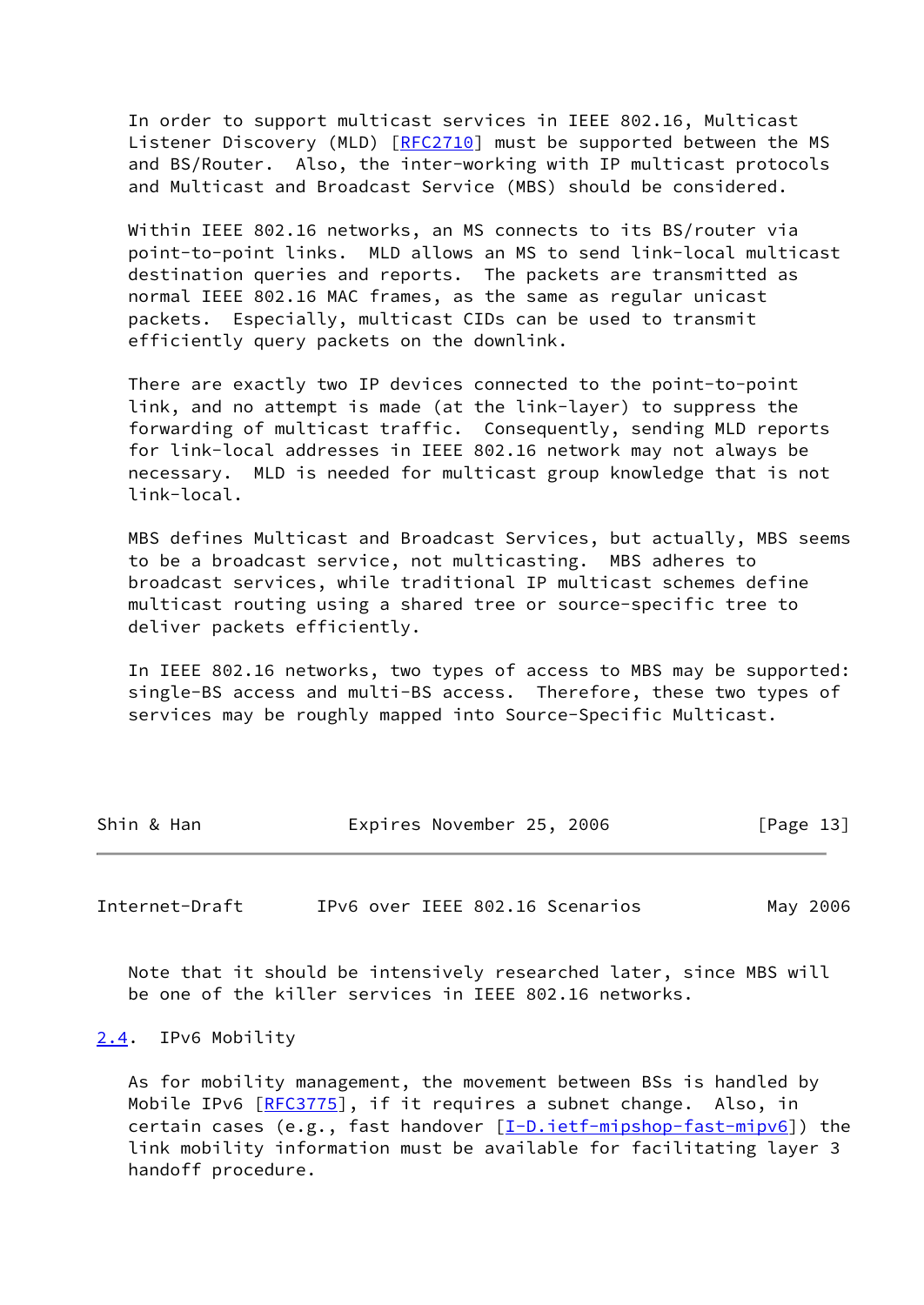Mobile IPv6 defines that movement detection uses Neighbor Unreachability Detection to detect when the default router is no longer bi-directionally reachable, in which case the mobile node must discover a new default router. Periodic Router Advertisements for reachability and movement detection may be unnecessary because IEEE 802.16 MAC provides the reachability by its Ranging procedure and the movement detection by the Handoff procedure, if a BS is integrated with a AR.

 In addition, IEEE 802.16e has facilities in determining whether the change of MS's IP address is required during the handoff. Therefore, Mobile IPv6 can get a hint from such low-layer facilities, and conduct its Layer 3 mobility protocol only when it is needed. Though a handoff has occurred, an additional router discovery procedure is not required in case of intra-subnet handoff. Also, faster handoff may be occurred by the L2 trigger in case of inter-subnet handoff.

 Mobile IPv6 Fast Handover assumes the support from link-layer technology, but the particular link-layer information being available, as well as the timing of its availability (before, during or after a handover has occurred), differs according to the particular link-layer technology in use. IEEE 802.16g which is under-developed defines L2 triggers for IEEE 802.16 link status such as link-up, link-down, handoff-start. These L2 triggers may make Mobile IPv6 procedure more efficient and faster.

This issue is also being discussed in [I-D.ietf-mipshop-fh80216e].

## <span id="page-15-0"></span>[2.5](#page-15-0). IPv6 QoS

 In IEEE 802.16 networks, a connection is unidirectional and has a QoS specification. The QoS has different semantics with IP QoS (e.g., diffserv). Mapping CID to Service Flow IDentifier (SFID) defines QoS parameters of the service flow associated with that connection. In order to interwork with IP QoS, IP QoS (e.g., diffserv, or flow label for IPv6) mapping to IEEE 802.16 link specifics should be provided.

| Shin & Han | Expires November 25, 2006 |  | [Page 14] |
|------------|---------------------------|--|-----------|
|------------|---------------------------|--|-----------|

<span id="page-15-2"></span>Internet-Draft IPv6 over IEEE 802.16 Scenarios May 2006

#### <span id="page-15-1"></span>[2.6](#page-15-1). IPv6 Security

 When initiating the connection, an MS is authenticated by the AAA server located at its service provider network. All the parameters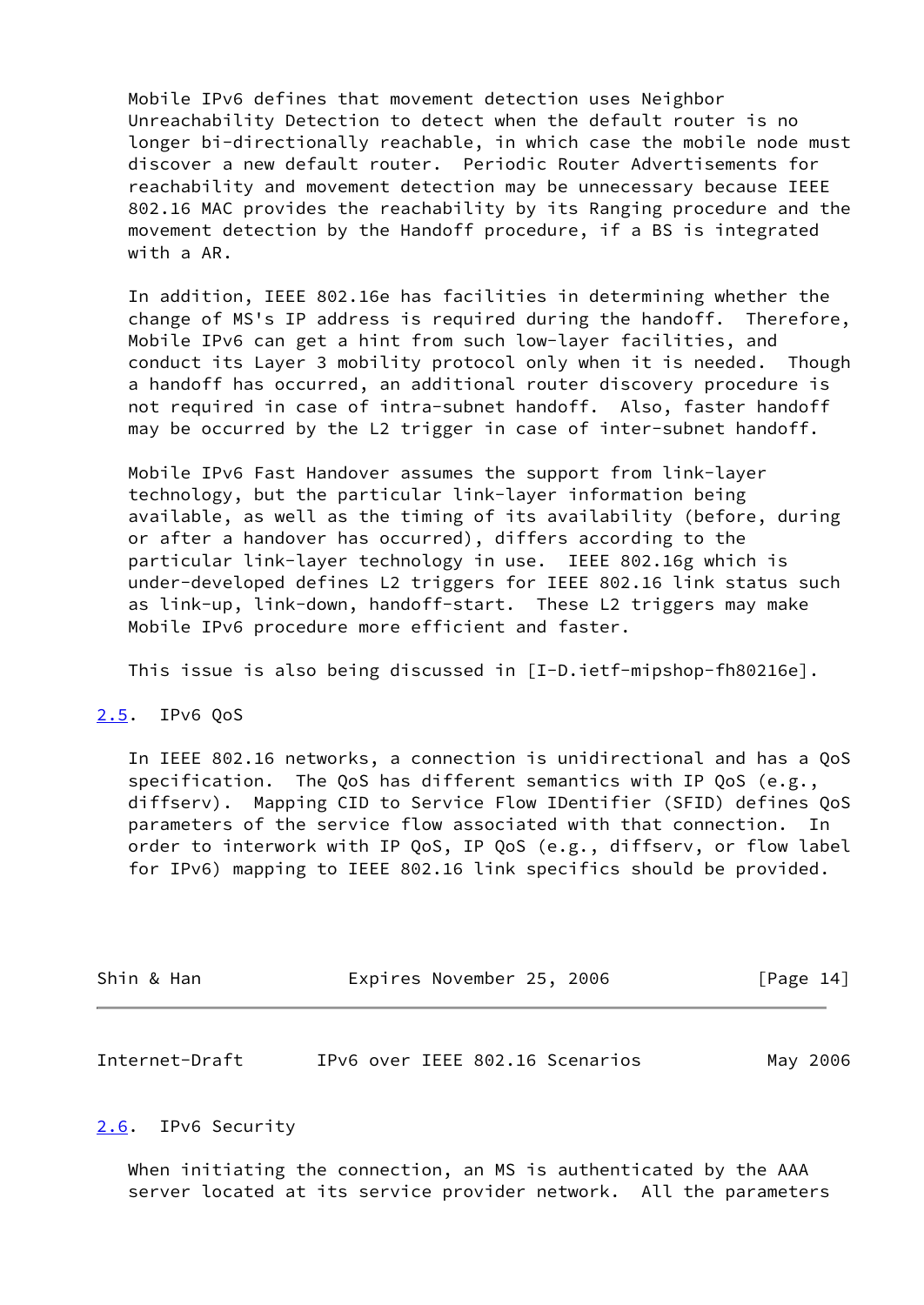related to authentication (username, password and etc.) are forwarded by the BS to the AAA server. The AAA server authenticates MSs. If an MS is once authenticated and associated successfully with BS, an IPv6 address will be acquired by the MS. Note the initiation and authentication process is the same as used in IPv4.

 IPsec is a fundamental part of IPv6. Unlike IPv4, IPsec for IPv6 may be used within the global end-to-end architecture. But, we don't have PKIs across organizations and IPsec isn't integrated with IEEE 802.16 network mobility management.

 IEEE 802.16 network threats may be different from IPv6 and IPv6 transition threat models [\[I-D.ietf-v6ops-security-overview](#page-21-3)]. It should be also discussed.

<span id="page-16-0"></span>[2.7](#page-16-0). IPv6 Network Management

 For IPv6 network management, the necessary instrumentation (such as MIBs, NetFlow Records, etc) should be available.

 Upon entering the network, an MS is assigned three management connections in each direction. These three connections reflect the three different QoS requirements used by different management levels. The first of these is the basic connection, which is used for the transfer of short, time-critical MAC management message and radio link control (RLC) messages. The primary management connection is used to transfer longer, more delay-tolerant messages such as those used for authentication and connection setup. The secondary management connection is used for the transfer of standards-based management messages such as Dynamic Host Configuration Protocol (DHCP), Trivial File Transfer Protocol (TFTP), and Simple Network Management Protocol (SNMP).

Shin & Han **Expires November 25, 2006** [Page 15]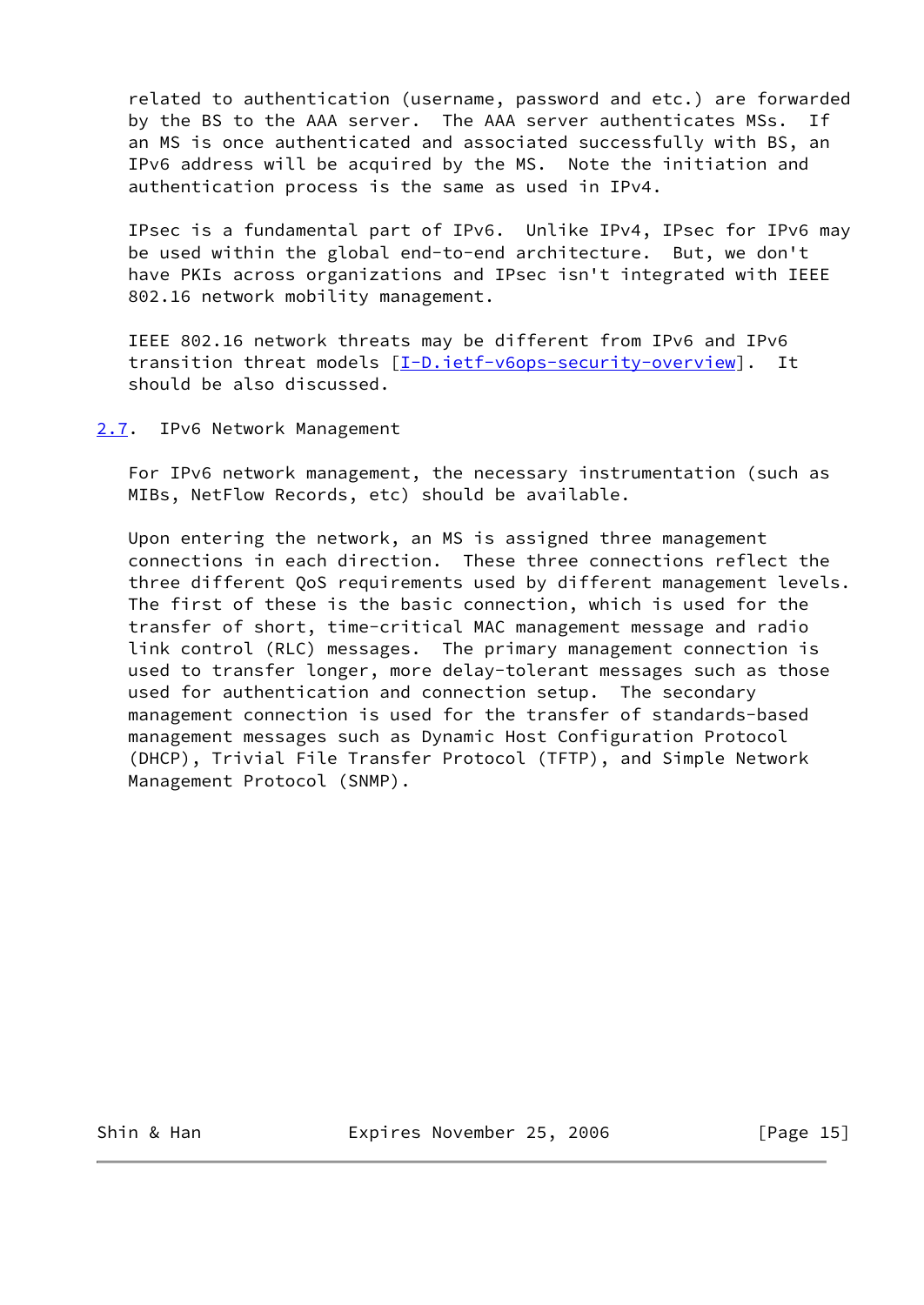<span id="page-17-1"></span><span id="page-17-0"></span>[3](#page-17-0). IANA Considerations

This document requests no action by IANA.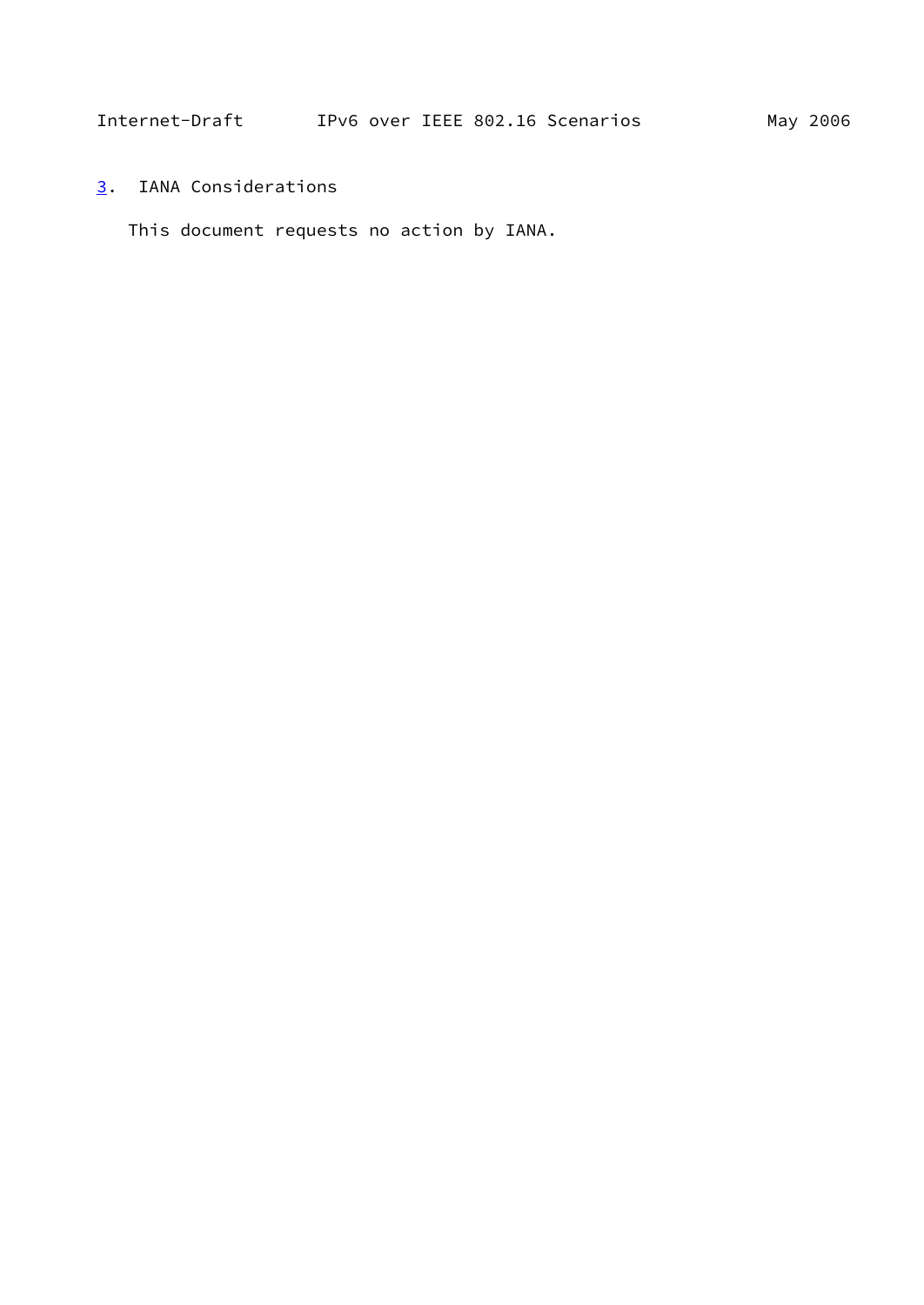<span id="page-18-1"></span>Internet-Draft IPv6 over IEEE 802.16 Scenarios May 2006

<span id="page-18-0"></span>[4](#page-18-0). Security Considerations

 Please refer to sec 2.6 "IPv6 Security" technology sections for details.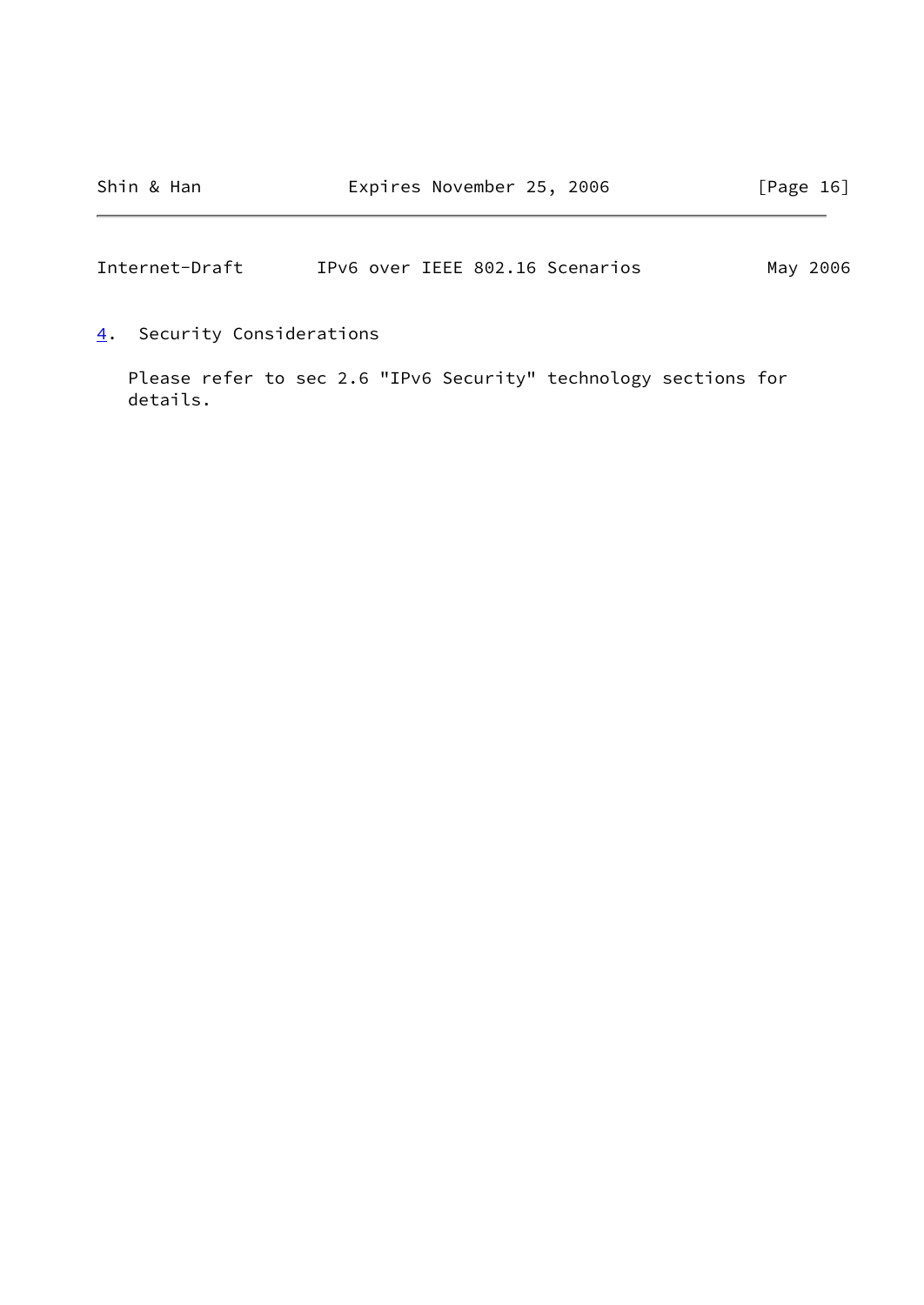|  |  | Shin & Han |
|--|--|------------|
|  |  |            |

Expires November 25, 2006 [Page 17]

<span id="page-19-1"></span>Internet-Draft IPv6 over IEEE 802.16 Scenarios May 2006

# <span id="page-19-0"></span>[5](#page-19-0). Acknowledgements

 This work extends v6ops works on [I-D.ietf-v6ops-bb-deployment scenarios]. We thank all the authors of the document.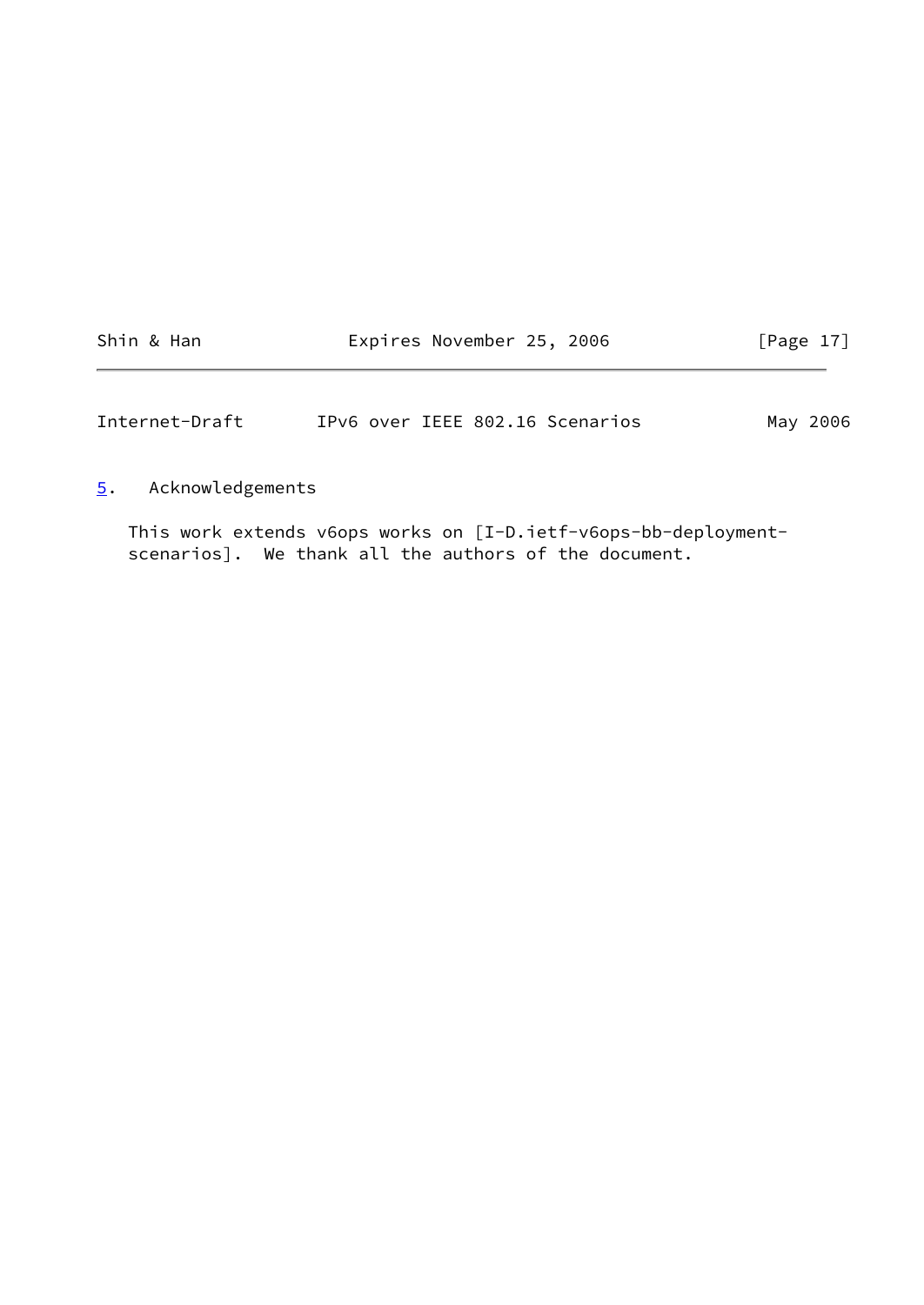<span id="page-20-3"></span><span id="page-20-2"></span><span id="page-20-1"></span><span id="page-20-0"></span>

| Internet-Draft                   | IPv6 over IEEE 802.16 Scenarios<br>May 2006                                                                                      |
|----------------------------------|----------------------------------------------------------------------------------------------------------------------------------|
| References<br>6.                 |                                                                                                                                  |
| 6.1. Normative References        |                                                                                                                                  |
|                                  | [RFC2119] Bradner, S., "Key words for use in RFCs to Indicate<br>Requirement Levels", BCP 14, RFC 2119, March 1997.              |
|                                  | [RFC3775] Johnson, D., Perkins, C., and J. Arkko, "Mobility Support<br>in IPv6", RFC 3775, June 2004.                            |
| $\lceil \mathsf{RFC2461} \rceil$ | Narten, T., Nordmark, E., and W. Simpson, "Neighbor<br>Discovery for IP Version 6 (IPv6)", RFC 2461,<br>December 1998.           |
| [RFC2460]                        | Deering, S. and R. Hinden, "Internet Protocol, Version 6<br>(IPv6) Specification", RFC 2460, December 1998.                      |
| $\lceil \mathsf{RFC2462} \rceil$ | Thomson, S. and T. Narten, "IPv6 Stateless Address<br>Autoconfiguration", RFC 2462, December 1998.                               |
|                                  | [RFC2710] Deering, S., Fenner, W., and B. Haberman, "Multicast<br>Listener Discovery (MLD) for IPv6", RFC 2710,<br>October 1999. |
| 6.2.                             | Informative References                                                                                                           |

Shin & Han **Expires November 25, 2006** [Page 18]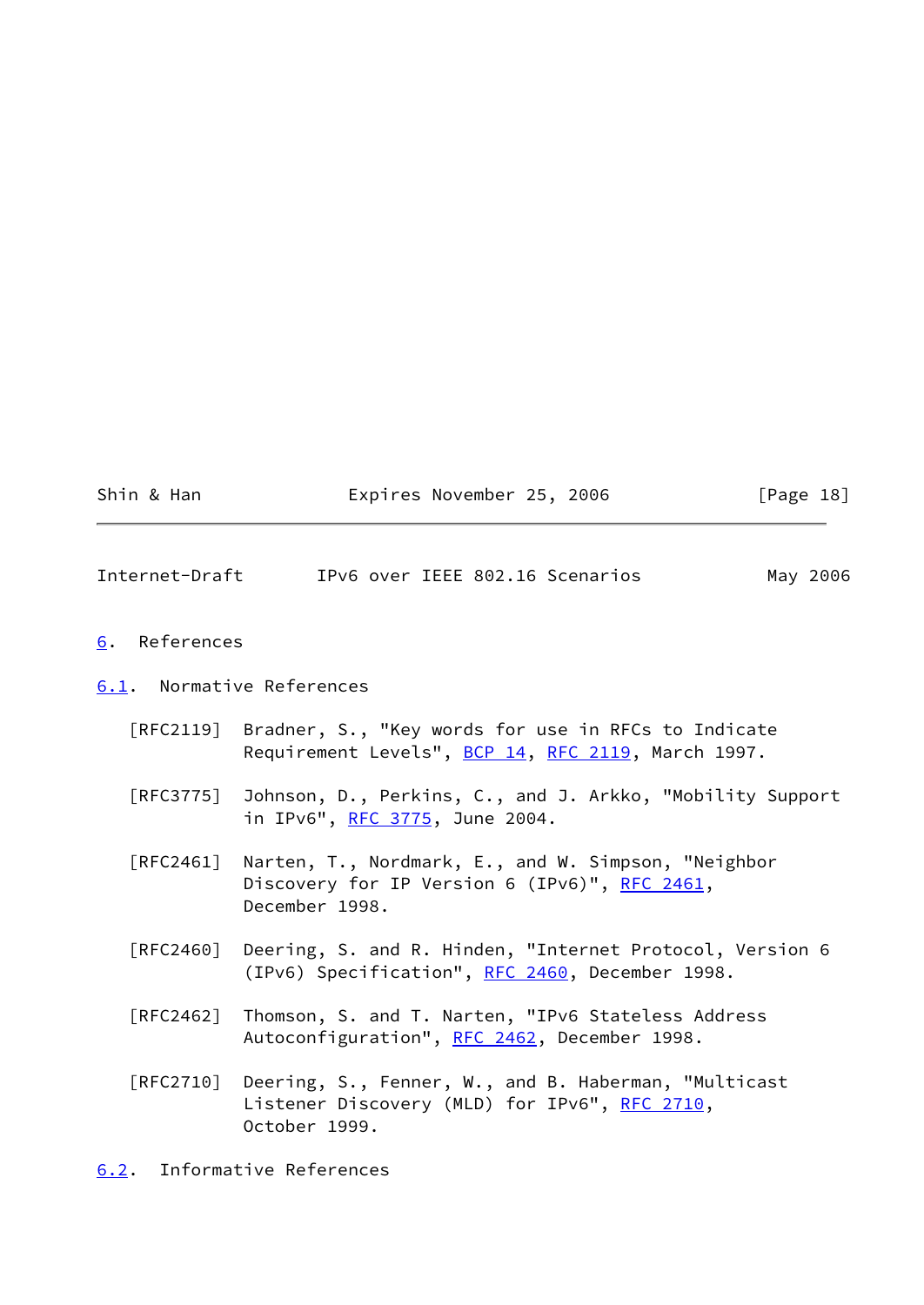[RFC3316] Arkko, J., Kuijpers, G., Soliman, H., Loughney, J., and J. Wiljakka, "Internet Protocol Version 6 (IPv6) for Some Second and Third Generation Cellular Hosts", [RFC 3316](https://datatracker.ietf.org/doc/pdf/rfc3316), April 2003.

<span id="page-21-2"></span> [I-D.ietf-mipshop-fast-mipv6] Koodli, R., "Fast Handovers for Mobile IPv6", [draft-ietf-mipshop-fast-mipv6-03](https://datatracker.ietf.org/doc/pdf/draft-ietf-mipshop-fast-mipv6-03) (work in progress), October 2004.

 [I-D.madanapalli-nd-over-802.16-problems] Madanapalli, S., "IPv6 Neighbor Discovery over 802.16: Problems and Goals", [draft-madanapalli-nd-over-802.](https://datatracker.ietf.org/doc/pdf/draft-madanapalli-nd-over-802)16-problems-00 (work in progress), December 2005.

 [I-D.mandin-ip-over-80216-ethcs] Mandin, J., "Transport of IP over 802.16", [draft-mandin-ip-over-80216-ethcs-00](https://datatracker.ietf.org/doc/pdf/draft-mandin-ip-over-80216-ethcs-00) (work in progress), October 2005.

<span id="page-21-3"></span>[I-D.ietf-v6ops-security-overview]

| Shin & Han | Expires November 25, 2006 |  |  | [Page 19] |  |
|------------|---------------------------|--|--|-----------|--|
|------------|---------------------------|--|--|-----------|--|

Internet-Draft IPv6 over IEEE 802.16 Scenarios May 2006

 Davies, E., "IPv6 Transition/Co-existence Security Considerations", [draft-ietf-v6ops-security-overview-04](https://datatracker.ietf.org/doc/pdf/draft-ietf-v6ops-security-overview-04) (work in progress), March 2006.

 [I-D.ietf-v6ops-bb-deployment-scenarios] Asadullah, S., "ISP IPv6 Deployment Scenarios in Broadband Access Networks", [draft-ietf-v6ops-bb-deployment-scenarios-04](https://datatracker.ietf.org/doc/pdf/draft-ietf-v6ops-bb-deployment-scenarios-04) (work in progress), October 2005.

<span id="page-21-1"></span> [I-D.shin-16ng-ipv6-transmission] Shin, M. and H. Jang, "Transmission of IPv6 Packets over IEEE 802.16", [draft-shin-16ng-ipv6-transmission-00](https://datatracker.ietf.org/doc/pdf/draft-shin-16ng-ipv6-transmission-00) (work in progress), February 2006.

<span id="page-21-0"></span> [IEEE802.16] "IEEE 802.16-2004, IEEE standard for Local and metropolitan area networks, Part 16: Air Interface for fixed broadband wireless access systems", October 2004.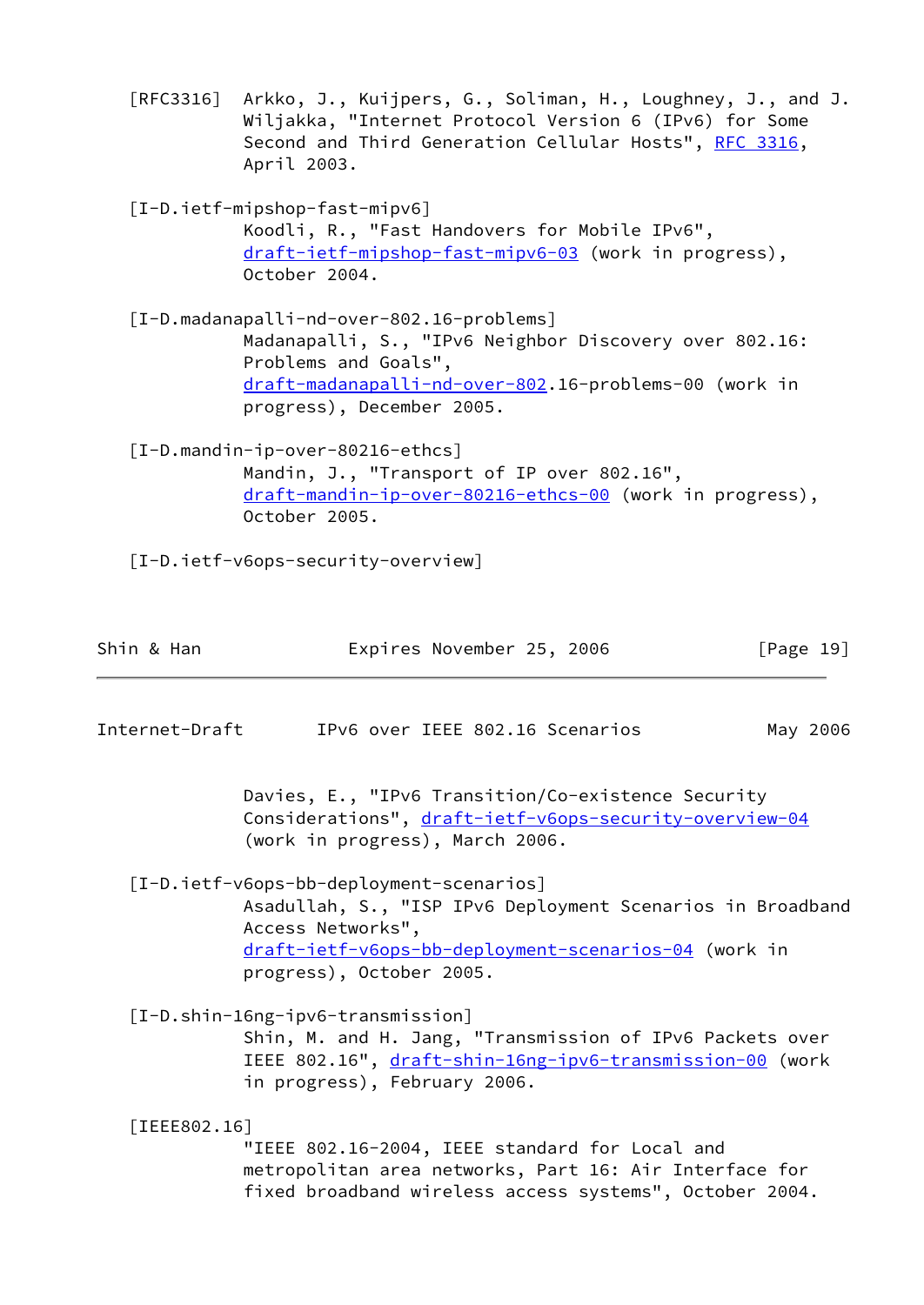#### <span id="page-22-1"></span>[IEEE802.16e]

 "IEEE Std. for Local and metropolitan area networks Part 16: Air Interface for Fixed and Mobile Broadband Wireless Access Systems Amendment 2: Physical and Medium Access Control Layers for Combined Fixed and Mobile Operation in Licensed Bands and Corrigendum 1", February 2006.

|  |  |  |  | Shin & Han |
|--|--|--|--|------------|
|--|--|--|--|------------|

Expires November 25, 2006 [Page 20]

<span id="page-22-0"></span>Internet-Draft IPv6 over IEEE 802.16 Scenarios May 2006

Authors' Addresses

 Myung-Ki Shin ETRI 161 Gajeong-dong Yuseng-gu Daejeon, 305-350 Korea

 Phone: +82 42 860 4847 Email: myungki.shin@gmail.com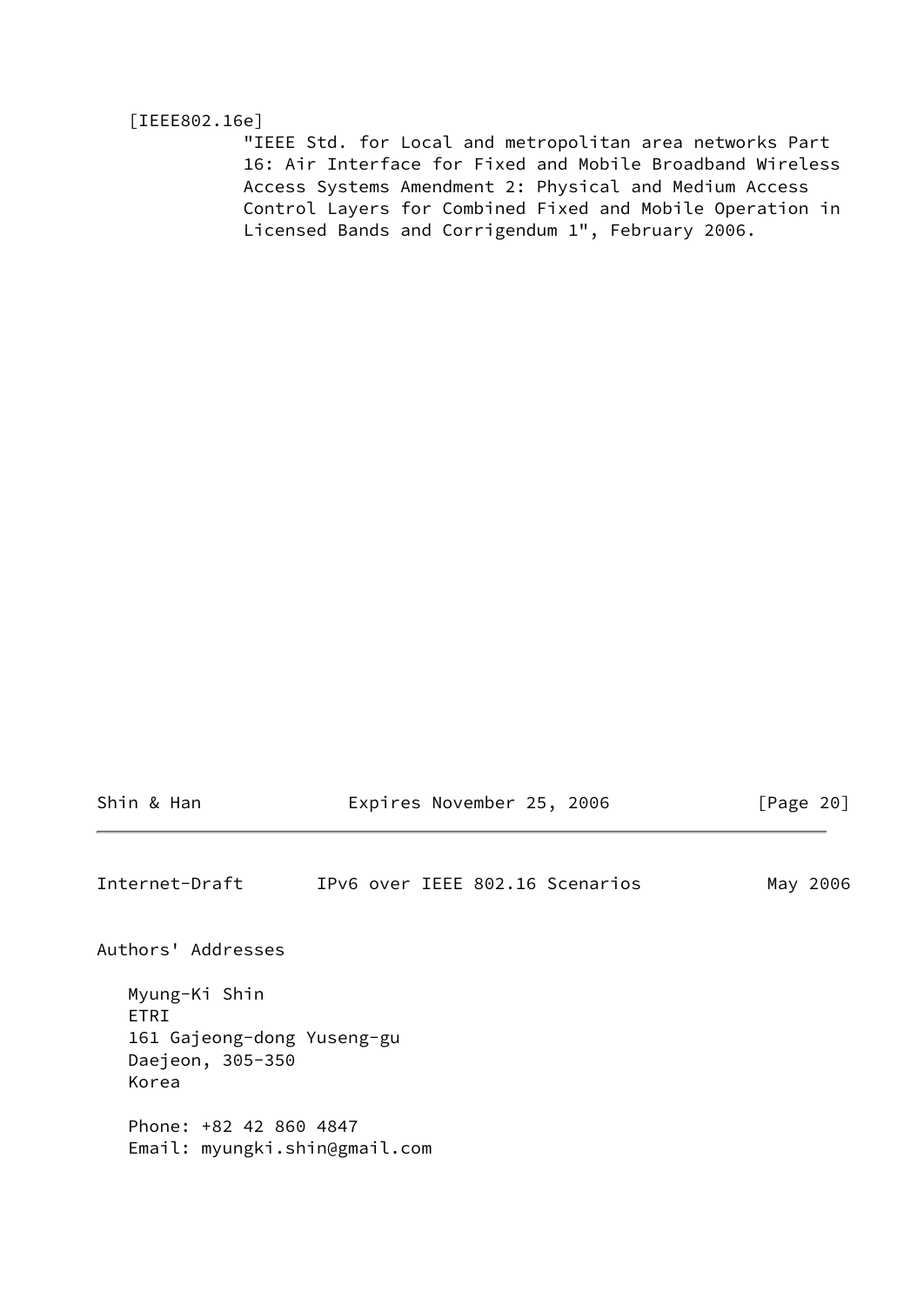Youn-Hee Han KUT Gajeon-Ri 307 Byeongcheon-Myeon Cheonan-Si Chungnam Province, 330-708 Korea

Email: yhhan@kut.ac.kr

| Shin & Han | Expires November 25, 2006 | [Page 21] |
|------------|---------------------------|-----------|
|------------|---------------------------|-----------|

<span id="page-23-0"></span>Internet-Draft IPv6 over IEEE 802.16 Scenarios May 2006

Intellectual Property Statement

 The IETF takes no position regarding the validity or scope of any Intellectual Property Rights or other rights that might be claimed to pertain to the implementation or use of the technology described in